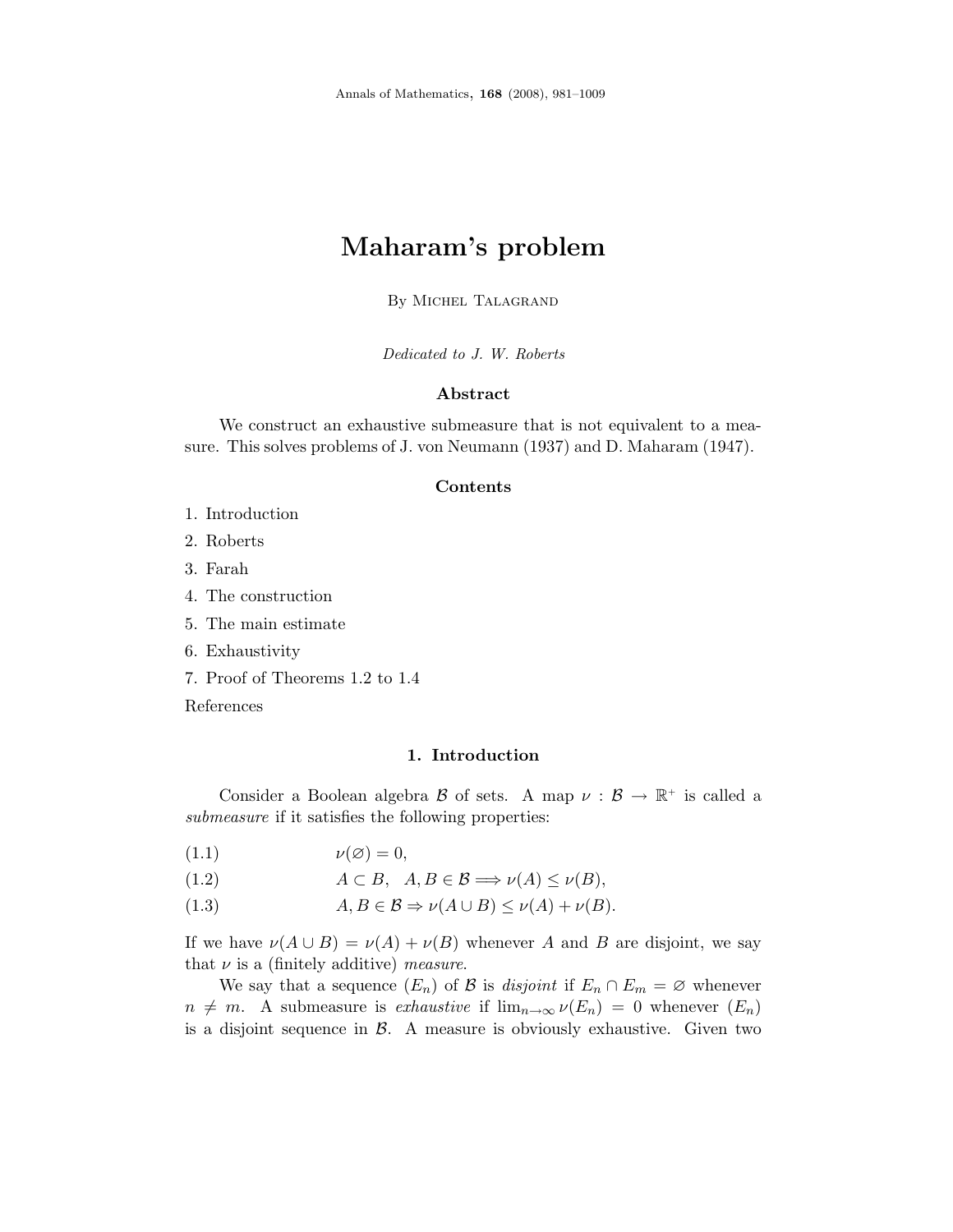submeasures  $\nu_1$  and  $\nu_2$ , we say that  $\nu_1$  is absolutely continuous with respect to  $\nu_2$  if

(1.4) 
$$
\forall \varepsilon > 0, \exists \alpha > 0, \nu_2(A) \leq \alpha \Longrightarrow \nu_1(A) \leq \varepsilon.
$$

If a submeasure is absolutely continuous with respect to a measure, it is exhaustive. One of the many equivalent forms of Maharam's problem is whether the converse is true.

Maharam's problem: If a submeasure is exhaustive, is it absolutely continuous with respect to a measure?

In words, we are asking whether the only way a submeasure can be exhaustive is because it really resembles a measure. This question has been one of the longest standing classical questions of measure theory. It occurs in a variety of forms (some of which will be discussed below).

Several important contributions were made to Maharam's problem. N. Kalton and J. W. Roberts proved [11] that a submeasure is absolutely continuous with respect to a measure if (and, of course, only if) it is *uniformly* exhaustive, i.e.

(1.5) 
$$
\forall \varepsilon > 0, \ \exists n, \ E_1, \dots, E_n \ \text{disjoint} \Longrightarrow \inf_{i \leq n} \nu(E_i) \leq \varepsilon.
$$

Thus Maharam's problem can be reformulated as to whether an exhaustive submeasure is necessarily uniformly exhaustive. Two other fundamental contributions by J.W. Roberts [15] and I. Farah [6] are used in an essential way in this paper and will be discussed in great detail later.

We prove that Maharam's problem has a negative answer.

THEOREM 1.1. There exists a nonzero exhaustive submeasure  $\nu$  on the algebra B of clopen subsets of the Cantor set that is not uniformly exhaustive (and thus is not absolutely continuous with respect to a measure). Moreover, no nonzero measure  $\mu$  on  $\beta$  is absolutely continuous with respect to  $\nu$ .

We now spell out some consequences of Theorem 1.1. It has been known for a while how to deduce these results from Theorem 1.1. For the convenience of the reader these (easy) arguments will be given in a self-contained way in the last section of the paper.

Since Maharam's original question and the von Neumann problem are formulated in terms of general Boolean algebras (i.e., that are not a priori represented as algebras of sets) we must briefly mention these. We will denote by 0 and 1 respectively the smallest and the largest element of a Boolean algebra  $\beta$ , but we will denote the Boolean operations by  $\cap$ ,  $\cup$ , etc. as in the case of algebras of sets. A Boolean algebra  $\beta$  is called  $\sigma$ -complete if any countable subset C of B has a least upper bound  $\cup \mathcal{C}$  (and thus a greatest lower bound ∩ $\mathcal{C}$ ). A submeasure  $\nu$  on  $\mathcal{B}$  is called *continuous* if whenever  $(A_n)$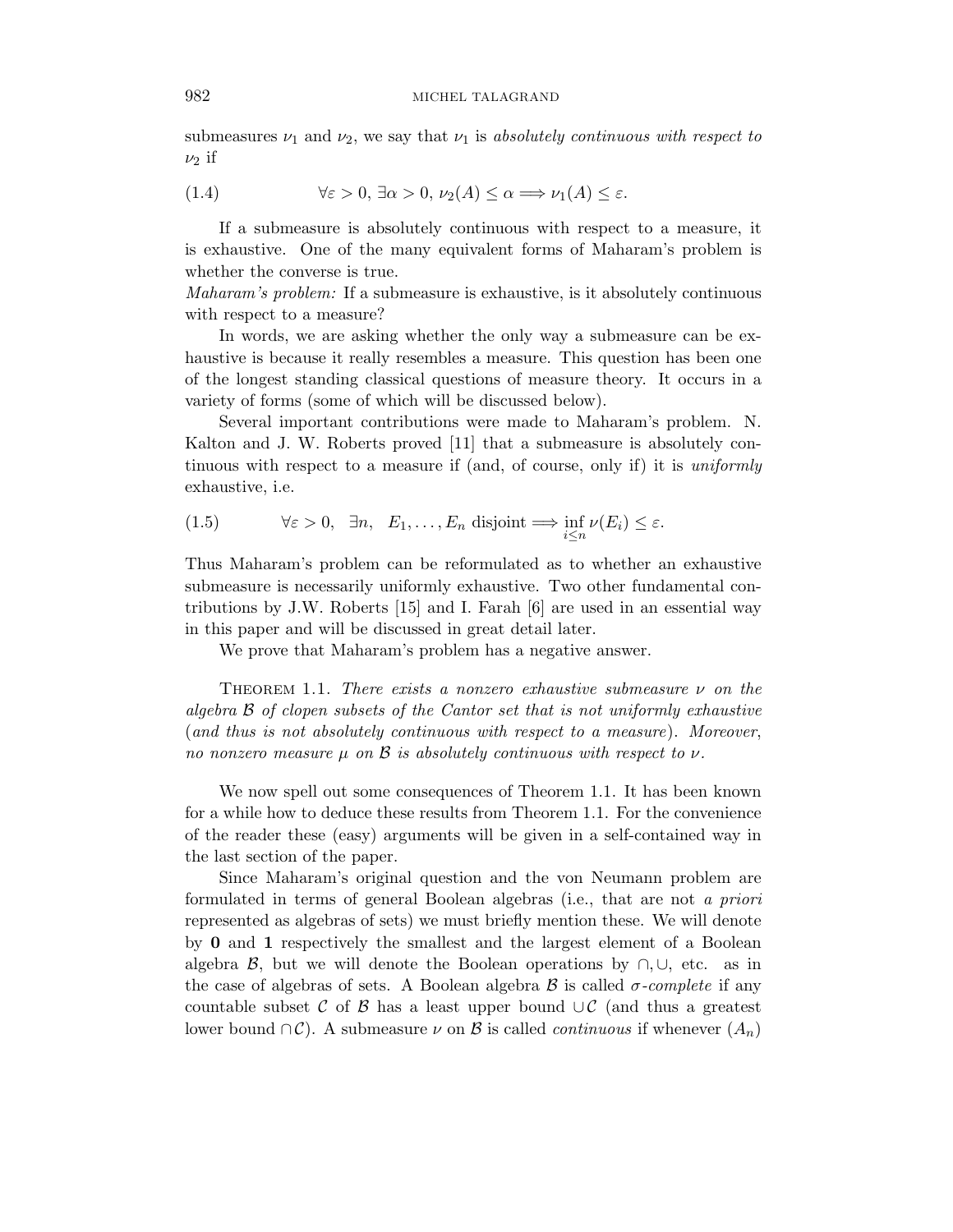is a decreasing sequence with  $\bigcap_n A_n = \mathbf{0}$  we have  $\lim_{n \to \infty} \nu(A_n) = 0$ . The submeasure is called *positive* if  $\nu(A) = 0 \Longrightarrow A = 0$ .

A  $\sigma$ -complete algebra  $\beta$  on which there is a positive continuous submeasure is called a *submeasure algebra*. If there is a positive continuous measure on  $\mathcal{B}, \mathcal{B}$  is called a *measure algebra*.

Probably the most important consequence of our construction is that it proves the existence of radically new Boolean algebras.

THEOREM 1.2. There exists a submeasure algebra  $\beta$  that is not a measure algebra. In fact, not only there is no positive measure on  $\mathcal{B}$ , but there is no nonzero continuous measure on it.

A subset C of a boolean algebra B is called *disjoint* if  $A \cap B = 0$  (= the smallest element of B) whenever  $A, B \in \mathcal{C}, A \neq B$ . A disjoint set C is called a partition if  $\cup \mathcal{C} = 1$  (= the largest element of  $\mathcal{B}$ ). If every disjoint collection of  $\beta$  is countable,  $\beta$  is said to satisfy the *countable chain condition*.

If  $\Pi$  is a partition of  $\mathcal B$  we say that  $A \in \mathcal B$  is *finitely covered* by  $\Pi$  if there is a finite subset  $\{A_1, \ldots, A_n\}$  of  $\Pi$  with  $A \subset \bigcup_{i \leq n} A_i$ . We say that  $B$  satisfies the weak distributive law if whenever  $(\Pi_n)$  is a sequence of partitions of  $\mathcal{B}$ , there is a single partition  $\Pi$  of  $\beta$  such that every element of  $\Pi$  is finitely covered by each  $\Pi_n$ . (This terminology is not used by every author; such a  $\sigma$ -algebra is called weakly  $(\sigma - \infty)$  distributive in [8].)

THEOREM 1.3 (Negative answer to von Neumann's problem). There exists a  $\sigma$ -complete algebra that satisfies the countable chain condition and the weak distributive law, but is not a measure algebra.

The original problem of von Neumann was to characterize measure algebras in the class of complete Boolean algebras. Every measure algebra (and in fact every submeasure algebra) satisfies the countable chain condition and the weak distributive law, and von Neumann asked in the Scottish book ([13, problem 163]) whether these conditions are sufficient. This question was historically important, in that it motivated much further work.

The first major advance on von Neumann's problem is due to Maharam [12]. Her work gives a natural decomposition of von Neumann's problem in the following two parts.

Problem I. Does every weakly distributive complete Boolean algbra  $\beta$  satifying the countable chain condition support a positive continuous submeasure?

Problem II. Given that  $\beta$  supports a positive continuous submeasure, does it also support a positive continous measure?

Theorem 1.2 shows that (II) has a negative answer, and this is how Theorem 1.3 is proved.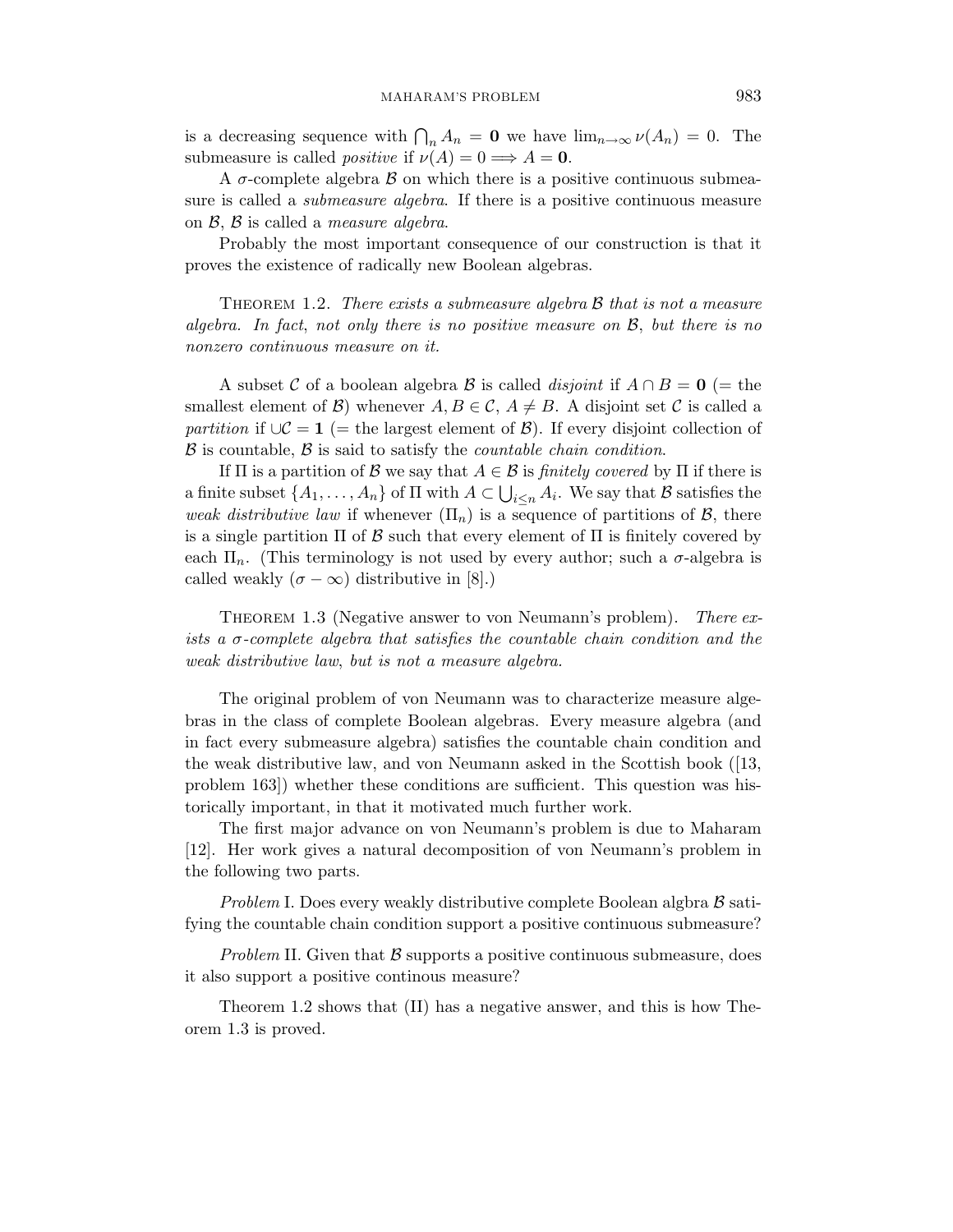It is now known that (I) cannot be decided with the usual axioms of set theory. Maharam proved [12] that (I) does not hold if one assumes the negation of Suslin's hypothesis. Recent work ([3], [18]) shows on the other hand that it is consistent with the usual axioms of set theory to assume that (I) holds. One can argue in fact that the reason why (I) does not have a very satisfactory answer is that one does not consider the correct notion of "a countable chain condition". Every submeasure algebra (and hence every measure algebra)  $\beta$ obviously satisfies the following condition (sometimes called the  $\sigma$ -finite chain condition) that is much stronger than the countable chain condition:  $\beta$  is the union of sets  $\mathcal{B}_n$  such that for each n, every disjoint subset of  $\mathcal{B}_n$  is finite. If one replaces in (I) the countable chain condition by the  $\sigma$ -finite chain condition one gets a much more satisfactory answer: S. Todorcevic proved [17] the remarkable fact that a complete Boolean algebra is a submeasure algebra if and only if it satisfies the weak distributive law and the  $\sigma$ -finite chain condition.

The reader interested in the historical developements following von Neumann's problem can find a more detailed account in the introduction of [2].

Consider now a topological vector space  $X$  with a metrizable topology, and d a translation invariant distance that defines this topology. If  $\beta$  is a Boolean algebra of subsets of a set  $T$ , an  $(X$ -valued) vector measure is a map  $\theta : \mathcal{B} \to X$  such that  $\theta(A \cup B) = \theta(A) + \theta(B)$  whenever  $A \cap B = \emptyset$ . We say that it is exhaustive if  $\lim_{n\to\infty} \theta(E_n) = 0$  for each disjoint sequence  $(E_n)$  of  $\mathcal{B}$ . A positive measure  $\mu$  on  $\beta$  is called a *control measure* for  $\theta$  if

$$
\forall \varepsilon > 0, \ \exists \alpha > 0, \ \mu(A) \le \alpha \Longrightarrow d(0, \theta(A)) \le \varepsilon.
$$

THEOREM 1.4 (Negative solution to the Control Measure Problem). There exists an exhaustive vector-valued measure that does not have a control measure.

We now explain the organization of the paper. The submeasure we will construct is an object of a rather new nature, since it is very far from being a measure. It is unlikely that a very simple example exists at all, and it should not come as a surprise that our construction is somewhat involved. Therefore it seems necessary to explain first the main ingredients on which the construction relies. The fundamental idea is due to J. W. Roberts [15] and is detailed in Section 2. Another crucial part of the construction is a technical device invented by I. Farah [6]. In Section 3, we produce a kind of "miniature version" of Theorem 1.1, to explain Farah's device, as well as some of the other main ideas. The construction of  $\nu$  itself is given in Section 4, and the technical work of proving that  $\nu$  is not zero and is exhaustive is done in Sections 5 and 6 respectively. Finally, in Section 7 we give the simple (and known) arguments needed to deduce Theorems 1.2 to 1.4 from Theorem 1.1.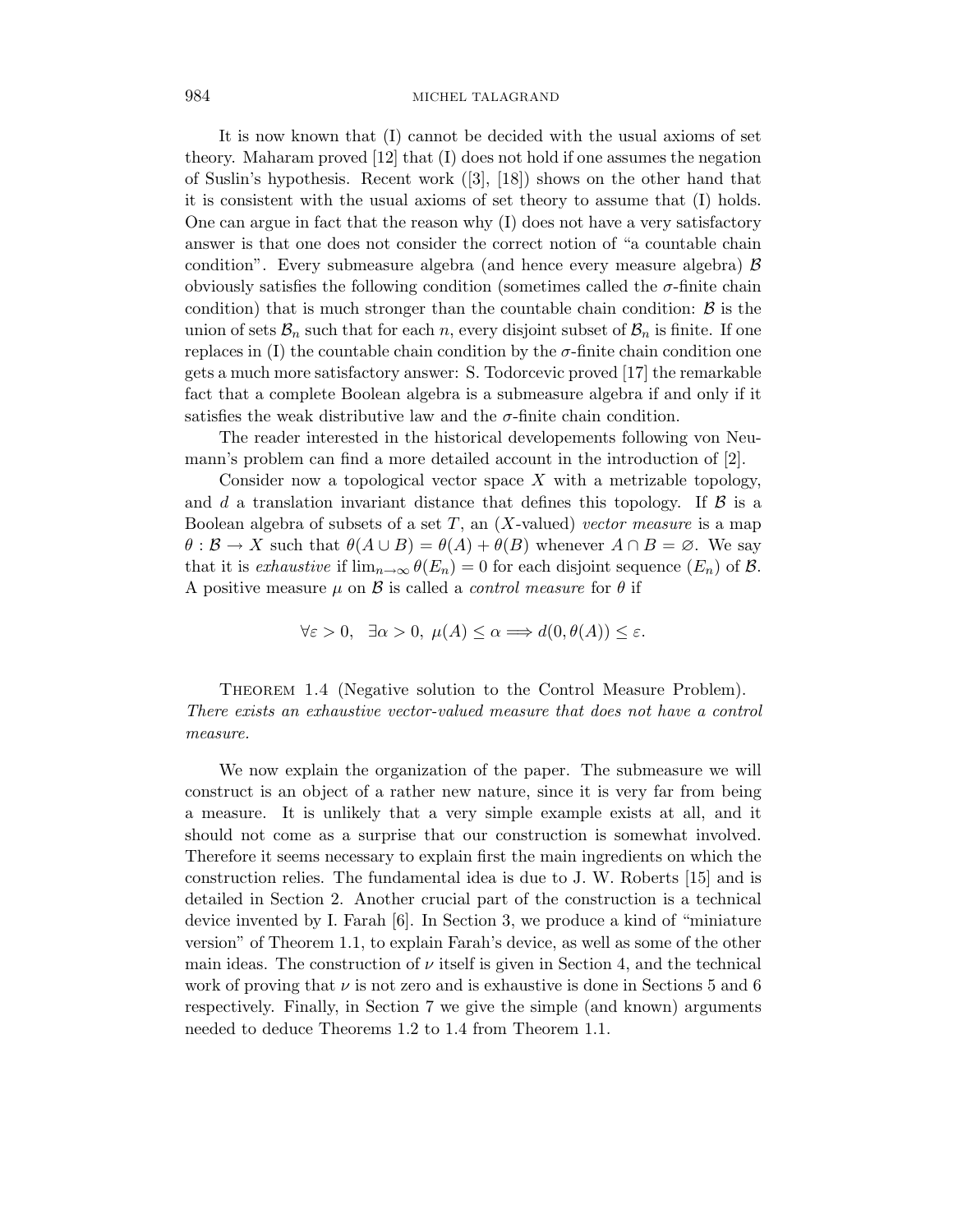Acknowledgments. My warmest thanks go to I. Farah who explained to me the importance of Roberts's work [15], provided a copy of this hardto-find paper, rekindled my interest in this problem, and, above all, made an essential technical contribution without which my own efforts could hardly have succeeded.

#### 2. Roberts

Throughout the paper we write

$$
T=\prod_{n\geq 1}\{1,\ldots,2^n\}.
$$

For  $z \in T$ , we thus have  $z = (z_n)$ ,  $z_n \in \{1, ..., 2^n\}$ . We denote by  $\mathcal{B}_n$  the algebra generated by the coordinates of rank  $\leq n$ , and  $\mathcal{B} = \bigcup_{n \geq 1} \mathcal{B}_n$  the algebra of the clopen sets of  $T$ . It is isomorphic to the algebra of the clopen sets of the Cantor set  $\{0,1\}^{\mathbb{N}}$ .

We denote by  $A_n$  the set of atoms of  $B_n$ . These are sets of the form

(2.1) 
$$
\{z \in T; z_1 = \tau_1, \ldots, z_n = \tau_n\}
$$

where  $\tau_i$  is an integer  $\leq 2^i$ . An element A of  $\mathcal{A}_n$  will be called an *atom of rank*  $n$ .

Definition 2.1 ([15]). Consider  $1 \leq m < n$ . We say that a subset X of T is  $(m, n)$ -thin if

$$
\forall A \in \mathcal{A}_m, \quad \exists A' \in \mathcal{A}_n, \quad A' \subset A, \quad A' \cap X = \varnothing.
$$

In words, in each atom of rank  $m, X$  has a hole big enough to contain an atom of rank n. It is obvious that if X is  $(m, n)$ -thin, it is also  $(m, n')$ -thin when  $n' \geq n$ .

Definition 2.2 ([15]). Consider a (finite) subset I of  $\mathbb{N}^* = \mathbb{N} \setminus \{0\}$ . We say that  $X \subset T$  is *I*-thin if X is  $(m, n)$ -thin whenever  $m < n, m, n \in I$ .

We denote by cardI the cardinality of a finite set  $I$ . For two finite sets  $I, J \subset \mathbb{N}^*$ , we write  $I \prec J$  if  $\max I \leq \min J$ .

The following is implicit in [15] and explicit in [6].

LEMMA 2.3 (Roberts's selection lemma). Consider two integers s and t, and sets  $I_1, \ldots, I_s \subset \mathbb{N}^*$  with  $\text{card } I_\ell \geq st$  for  $1 \leq \ell \leq s$ . Then we can relabel the sets  $I_1, \ldots, I_s$  so that there are sets  $J_\ell \subset I_\ell$  with card $J_\ell = t$  and  $J_1 \prec J_2 \prec \cdots \prec J_s.$ 

*Proof.* We may assume that  $\text{card } I_\ell = st$ . Let us enumerate  $I_\ell = \{i_{1,\ell}, \ldots \}$  $\ldots, i_{st,\ell}$  where  $i_{a,\ell} < i_{b,\ell}$  if  $a < b$ . We can relabel the sets  $I_{\ell}$  in order to ensure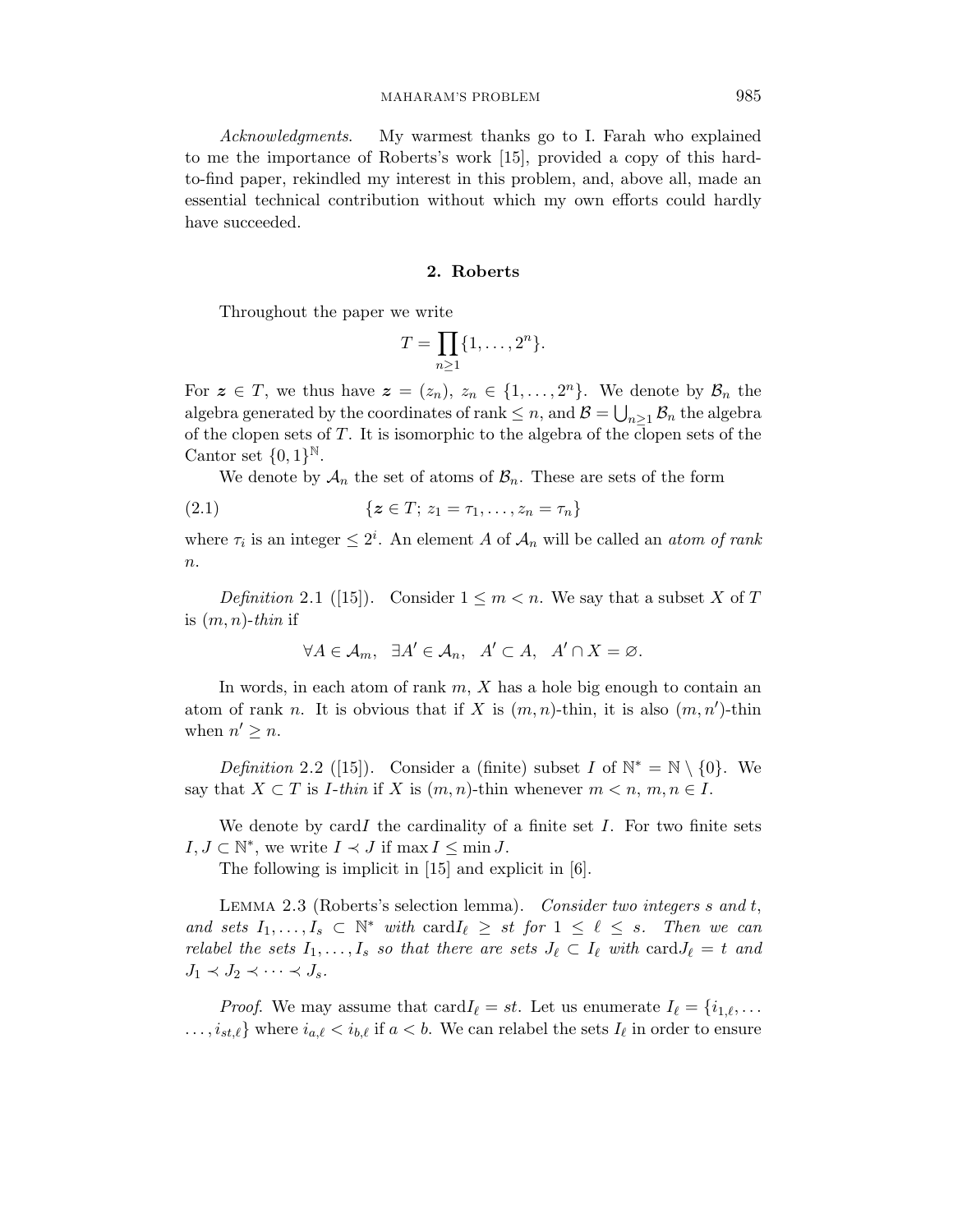that

$$
\forall k \ge 1, \quad i_{t,1} \le i_{t,k}, \quad \forall k \ge 2, \quad i_{2t,2} \le i_{2t,k}
$$

and more generally, for any  $\ell < s$  that

$$
(2.2) \t\t\t \forall k \ge \ell, \t\t i_{\ell t, \ell} \le i_{\ell t, k}
$$

We then define

$$
J_{\ell} = \{i_{(\ell-1)t+1,\ell},\ldots,i_{\ell t,\ell}\}.
$$

To see that for  $1 \leq \ell < s$  we have  $J_{\ell} \prec J_{\ell+1}$  we use (2.2) for  $k = \ell + 1$ , so that  $i_{\ell t,\ell} \leq i_{\ell t,\ell+1} < i_{\ell t+1,\ell+1}.$  $\Box$ 

The reader might observe that it would in fact suffice to assume that  $\text{card}_\ell \geq s(t-1) + 1$ ; but this refinement yields no benefits for our purposes.

Throughout the paper, given an integer  $\tau \leq 2^n$ , we write

$$
(2.3) \tS_{n,\tau} = \{ \mathbf{z} \in T; \, z_n \neq \tau \}
$$

so that its complement  $S^c_{n,\tau}$  is the set  $\{z \in T; z_n = \tau\}$ . Thus on the set  $S_{n,\tau}$ we forbid the n<sup>th</sup> coordinate of z to be  $\tau$  while on  $S_{n,\tau}^c$  we force it to be  $\tau$ .

PROPOSITION 2.4. Consider sets  $X_1, \ldots, X_q \subset T$ , and assume that for each  $\ell \leq q$  the set  $X_{\ell}$  is  $I_{\ell}$ -thin, for a certain set  $I_{\ell}$  with  $\text{card}I_{\ell} \geq 3q$ . Then for each n and each integer  $\tau \leq 2^n$  we have

$$
(2.4) \t\t S_{n,\tau}^c \not\subset \bigcup_{\ell \leq q} X_{\ell}.
$$

*Proof.* We use Lemma 2.3 for  $s = q$  and  $t = 3$  to produce sets  $J_\ell \subset I_\ell$  with  $J_1 \prec J_2 \prec \cdots \prec J_q$  and card  $J_\ell = 3$ . Let  $J_\ell = (m_\ell, n_\ell, r_\ell)$ , and then  $r_\ell \leq m_{\ell+1}$ since  $J_{\ell} \prec J_{\ell+1}$ .

To explain the idea (on which the paper ultimately relies) let us prove first that  $T \not\subset \bigcup_{\ell \leq q} X_{\ell}$ . We make an inductive construction to avoid in turn the sets  $X_{\ell}$ . We start with any  $A_1 \in \mathcal{A}_{m_1}$ . Since  $X_1$  is  $(m_1, n_1)$ -thin, we can find  $C_1 \in \mathcal{A}_{n_1}$  with  $C_1 \subset A_1$  and  $C_1 \cap X_1 = \emptyset$ . Since  $n_1 \leq m_2$  we can find  $A_2 \in \mathcal{A}_{m_2}$  and  $A_2 \subset C_1$ , and we continue in this manner. The set  $C_q$  does not meet any of the sets  $X_{\ell}$ .

To prove (2.4), we must ensure that  $C_q \cap S^c_{n,\tau} \neq \emptyset$ . The fundamental fact is that at each stage we have two chances to avoid  $X_{\ell}$ , using either that  $X_{\ell}$  is  $(m_\ell, n_\ell)$ -thin or that it is  $(n_\ell, r_\ell)$ -thin. The details of the construction depend on the "position" of n with respect to the sets  $J_{\ell}$ . Rather that enumerating the cases, we explain what happens when  $m_1 < n \leq r_1$ , and this should make what to do in the other cases obvious.

Case 1. We have  $m_1 < n \leq n_1$ . Since  $S_{n,\tau} \in \mathcal{B}_n \subset \mathcal{B}_{n_1}$ , we can choose  $A_1 \in \mathcal{A}_{n_1}$  with  $A_1 \subset S_{n,\tau}^c$ . Since  $X_1$  is  $(n_1,r_1)$ -thin, we choose  $C_1 \in \mathcal{A}_{r_1}$  with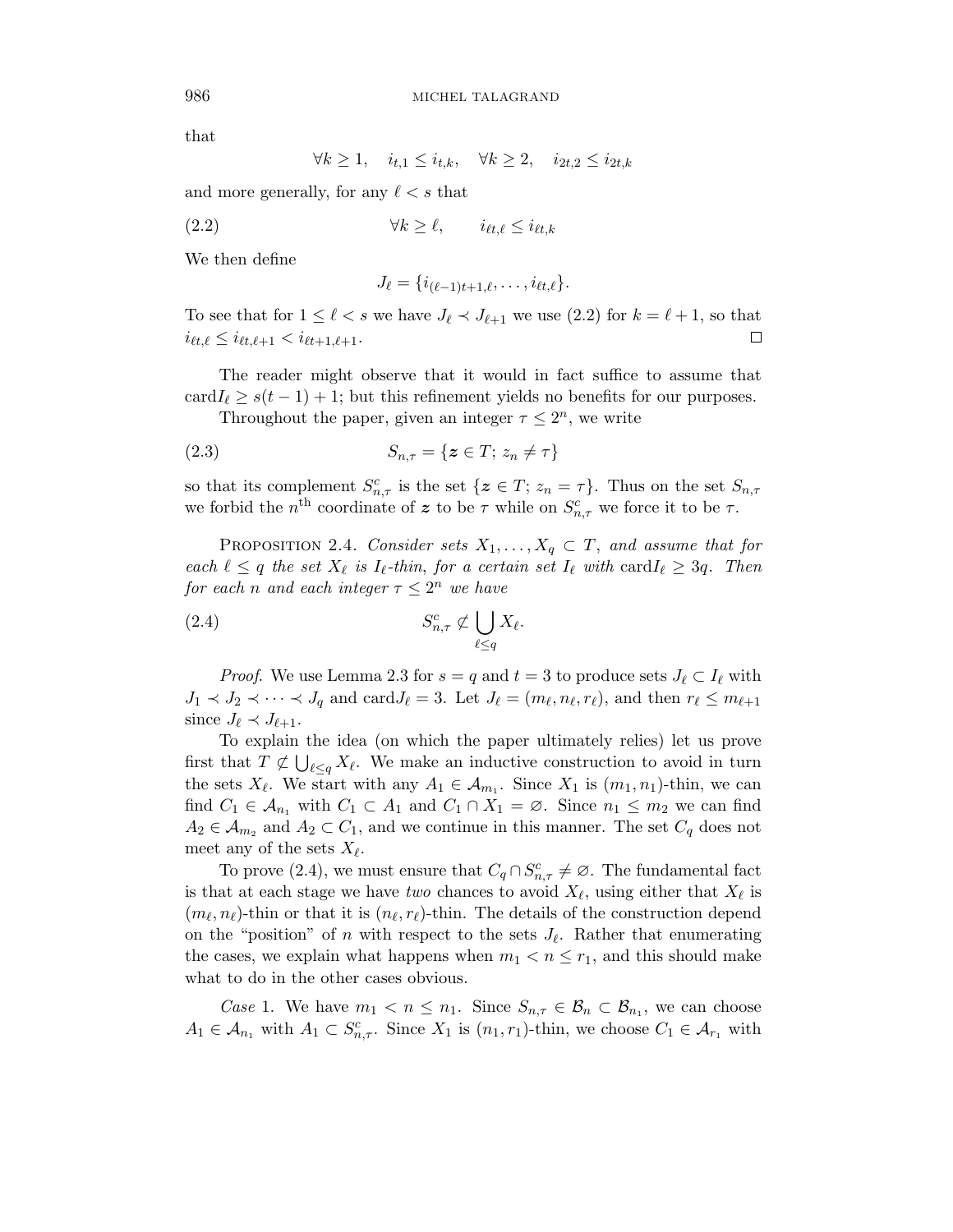$C_1 \subset A_1$  and  $C_1 \cap X_1 = \emptyset$ . We then continue as before, choosing  $A_2 \subset C_1$ ,  $A_2 \in \mathcal{A}_{m_2}$ , etc.

Case 2. We have  $m_1 < n_1 < n \le r_1$ . We choose any  $A_1 \in \mathcal{A}_{m_1}$ . Since X is  $(m_1, n_1)$ -thin, we can choose  $C_1 \in \mathcal{A}_{n_1}$  with  $C_1 \subset A_1$  and  $C_1 \cap X_1 = \emptyset$ . It is obvious from (2.1) that, since  $n_1 < n$ , we have  $C_1 \cap S_{n,\tau}^c \neq \emptyset$ . Since  $C_1 \cap S_{n,\tau}^c \in \mathcal{B}_n \subset \mathcal{B}_{r_1} \subset \mathcal{B}_{m_2}$ , we can find  $A_2 \subset C_1 \cap S_{n,\tau}^c$ ,  $A_2 \in \mathcal{A}_{m_2}$ , and we continue as before.  $\Box$ 

Definition 2.5. Given  $\varepsilon > 0$ , a submeasure  $\nu$  on an algebra  $\beta$  is called *ε-exhaustive* if for each disjoint sequence  $(E_n)$  of B we have  $\limsup_{n\to\infty} \nu(E_n)$ ≤ ε.

THEOREM 2.6 (Roberts). For each q there exists a submeasure  $\nu$  on T such that

(2.5) 
$$
\forall n, \forall \tau \leq 2^n, \quad \nu(S_{n,\tau}^c) = 1,
$$

(2.6) 
$$
\nu \t is \frac{1}{q+1} \t-exhaustive.
$$

Of course,  $(2.5)$  implies that  $\nu$  is not uniformly exhaustive. Let us consider the class  $\mathcal C$  of subsets  $X$  of  $T$  that are *I*-thin (for a set  $I$  depending on  $X$ ) with card $I \geq 3q$ . For  $B \in \mathcal{B}$  we define

(2.7) 
$$
\nu(B) = \min\left(1, \inf\left\{\frac{1}{q+1}\mathrm{card} F; F \subset \mathcal{C}; B \subset \cup F\right\}\right),
$$

where F runs over the finite subsets of C and  $\cup F$  denotes the union of F. It is obvious that  $\nu$  is a submeasure, and  $(2.5)$  is an immediate consequence of Proposition 2.4.

To prove (2.6) it suffices, given a disjoint sequence  $(E_n)$  of  $\mathcal{B}$ , to prove that  $\liminf_{n\to\infty}\nu(E_n)\leq 1/(1+q)$ .

For  $X \subset T$ , let us define

$$
(2.8) \qquad (X)_m = \bigcap \{ B \in \mathcal{B}_m; \ B \supset X \} = \bigcup \{ A, A \in \mathcal{A}_m, A \cap X \neq \emptyset \}.
$$

Since each algebra  $\mathcal{B}_m$  is finite, by taking a subsequence we can assume that for some integers  $m(n)$  we have  $E_n \in \mathcal{B}_{m(n)}$ , while

(2.9) 
$$
\forall k > n, \ \ (E_k)_{m(n)} = (E_{n+1})_{m(n)}.
$$

We claim that for each  $k > n+1$ ,  $E_k$  is  $(m(n), m(n + 1))$ -thin. To prove this, consider  $A \in \mathcal{A}_{m(n)}$ . If  $A \cap E_k = \emptyset$ , any  $A' \in \mathcal{A}_{m(n+1)}$  with  $A' \subset A$  satisfies  $A' \cap E_k = \emptyset$ . Otherwise  $A \subset (E_k)_{m(n)} = (E_{n+1})_{m(n)}$  by (2.9). Therefore,  $E_{n+1} \cap A \neq \emptyset$ . Since  $E_{n+1} \in \mathcal{B}_{m(n+1)}$ , we can find  $A' \in \mathcal{A}_{m(n+1)}$ with  $A' \subset A$  and  $A' \subset E_{n+1}$ . But then  $A' \cap E_k = \emptyset$  since  $E_{n+1}$  and  $E_k$  are disjoint. This proves the claim.

It follows that for  $n \geq 3q + 1$ ,  $E_n$  is *I*-thin for  $I = (m(1), \ldots, m(3q))$  and thus  $E_n \in \mathcal{C}$ , so that  $\nu(E_n) \leq 1/(q+1)$ .  $\Box$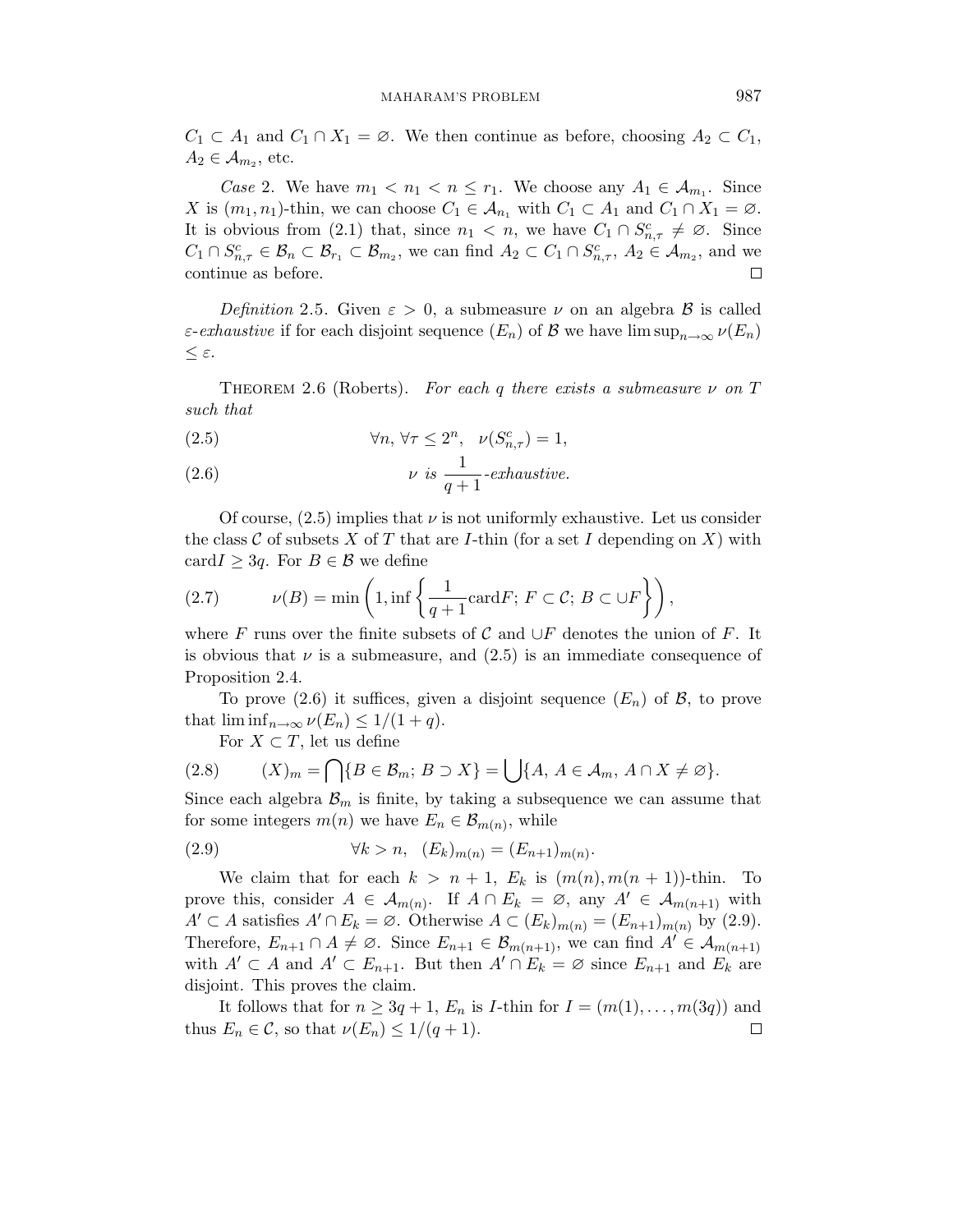#### 3. Farah

In [6] I. Farah constructs for each  $\varepsilon$  an  $\varepsilon$ -exhaustive submeasure  $\nu$  that is also pathological, in the sense that every measure that is absolutely continuous with respect to  $\nu$  is zero. In this paper, we learned several crucial technical ideas, that are essential for our approach. The concepts and the techniques required to prove Proposition 3.5 below are essentially all Farah's.

A class C of *weighted sets* is a subset of  $\mathcal{B} \times \mathbb{R}^+$ . For a finite subset  $F = \{(X_1, w_1), \ldots, (X_n, w_n)\}\$  of C, we write throughout the paper

(3.1) 
$$
w(F) = \sum_{i \leq n} w_i; \quad \bigcup F = \bigcup_{i \leq n} X_i,
$$

and for  $B \in \mathcal{B}$  we set

(3.2) 
$$
\varphi_{\mathcal{C}}(B) = \inf \{ w(F); B \subset \cup F \}.
$$

This is well defined provided there exists a finite set  $F \subset C$  for which  $T \subset \bigcup F$ . It is immediate to check that  $\varphi_{\mathcal{C}}$  is a submeasure. This construction generalizes (2.7). It is generic; for a submeasure  $\nu$ , we have  $\nu = \varphi_c$  where  $\mathcal{C} = \{ (B, \nu(B)); B \in \mathcal{B} \}.$  Indeed, it is obvious that  $\varphi_{\mathcal{C}} \leq \nu$ , and the reverse inequality follows by subadditivity of  $\nu$ .

For technical reasons, when dealing with classes of weighted sets, we find it convenient to keep track for each pair  $(X, w)$  of a distinguished finite subset I of  $\mathbb{N}^*$ . For this reason we define a class of marked weighted sets as a subset of  $\mathcal{B} \times \mathcal{F} \times \mathbb{R}^+$ , where  $\mathcal{F}$  denotes the collection of finite subsets of  $\mathbb{N}^*$ .

For typographical convenience we write

$$
\alpha(k) = \frac{1}{(k+5)^3}
$$

 $\epsilon$ 

and we fix a sequence  $(N(k))$  to be specified later. The specific choice is anyway completely irrelevant, what matters is that this sequence increases fast enough. In fact, there is nothing magic about the choice of  $\alpha(k)$  either. Any sequence such that  $\sum_k k\alpha(k) < \infty$  would do. We like to stress than none of the numerical quantities occurring in our construction plays an essential role. These are all simple choices that are made for convenience. No attempts whatsoever have been made to make optimal or near optimal choices. Let us also point out that for the purpose of the present section it would work just fine to take  $\alpha(k) = (k+5)^{-1}$ , and that the reasons for taking a smaller value will become clear only in the next section. For  $k \geq 1$  we define the class  $\mathcal{D}_k$  of marked weighted sets by

(3.4) 
$$
\mathcal{D}_k = \left\{ (X, I, w); \exists (\tau(n))_{n \in I}, X = \bigcap_{n \in I} S_{n, \tau(n)}; \text{card } I \leq N(k),
$$

$$
w = 2^{-k} \left( \frac{N(k)}{\text{card } I} \right)^{\alpha(k)} \right\}.
$$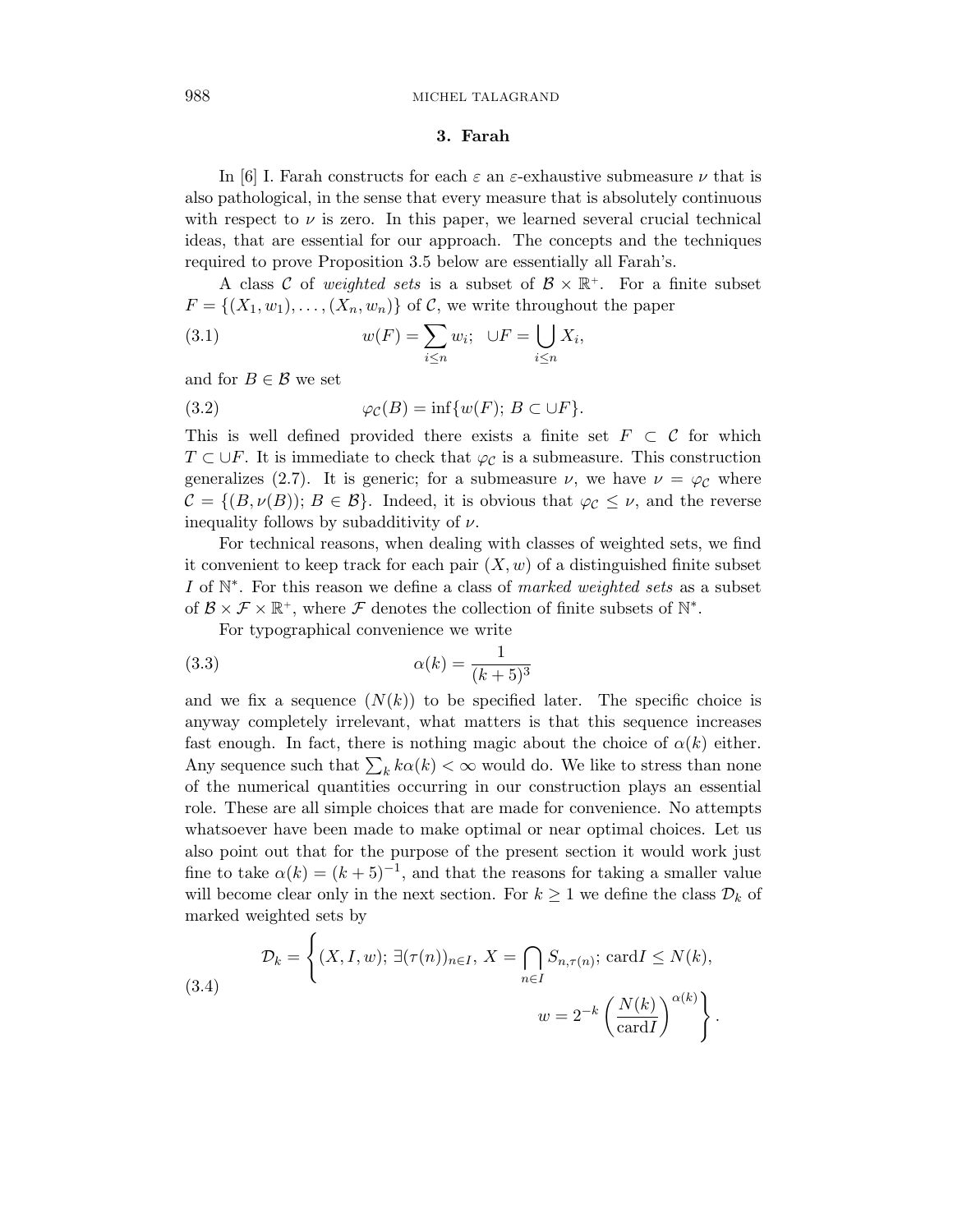The most important part of  $\mathcal{D}_k$  consists of the triples  $(X, I, w)$  where card $I = N(k)$  and  $w = 2^{-k}$ . The purpose of the relation

$$
w = 2^{-k} (N(k)/\text{card} I)^{\alpha(k)}
$$

is to allow the crucial Lemma 3.1 below. To understand the relation between the different classes  $\mathcal{D}_k$  it might help to observe the following. Whenever X and I are as in (3.4) and whenever  $N(k) \geq \text{card}I$  we have  $(X, I, w_k) \in \mathcal{D}_k$ for  $w_k = 2^{-k} (N(k)/\text{card}I)^{\alpha(k)}$ . If we assume, as we may, that the sequence  $2^{-k}N(k)^{\alpha(k)}$  increases, we see that the sequence  $(w_k)$  increases. It is then the smallest possible value of k that gives the smallest possible value of  $w_k$ . This is the only value that matters, as will be apparent from the way we use the classes  $\mathcal{D}_k$ ; see the formula (3.7) below. Let us also note that for each k there is a finite subset F of  $\mathcal{D}_k$  such that  $T \subset \bigcup F$ .

Given a subset  $J$  of  $\mathbb{N}^*$  we say that a subset  $X$  of  $T$  depends only on the coordinates of rank in J if whenever  $z, z' \in T$  are such that  $z_n = z'_n$  for every  $n \in J$ , we have  $\boldsymbol{z} \in T$  if and only if  $\boldsymbol{z}' \in T$ . Equivalently, we sometimes say that such a set *does not depend on the coordinates of rank in*  $J<sup>c</sup> = N^* \setminus J$ . One of the key ideas of the definition of  $\mathcal{D}_k$  is the following simple fact.

LEMMA 3.1. Consider  $(X, I, w) \in \mathcal{D}_k$  and  $J \subset \mathbb{N}^*$ . Then there is  $(X', I', w')$  $\in \mathcal{D}_k$  such that  $X \subset X'$ ,  $X'$  depends only on the coordinates in J and

(3.5) 
$$
w' = w \left( \frac{\operatorname{card} I}{\operatorname{card} I \cap J} \right)^{\alpha(k)}.
$$

Since  $\alpha(k)$  is small, w' is not really larger than w unless cardI $\cap J \ll \text{card} I$ . In particular, since  $\alpha(k) \leq 1/2$ ,

(3.6) 
$$
\operatorname{card} I \cap J \geq \frac{1}{4} \operatorname{card} I \Longrightarrow w' \leq 2w.
$$

*Proof.* We define  $(X', I', w')$  by  $(3.5), I' = I \cap J$ , and

$$
X' = \bigcap_{n \in I'} S_{n, \tau(n)},
$$

where  $\tau(n)$  is as in (3.4).

A class of marked weighted sets is a subset of  $\mathcal{B} \times \mathcal{F} \times \mathbb{R}^+$ . By projection onto  $\mathcal{B} \times \mathbb{R}^+$ , to each class  $\mathcal{C}$  of marked weighted sets, we can associate a class  $\mathcal{C}^*$  of weighted sets. For a class  $\mathcal C$  of marked weighted sets, we then define  $\varphi_{\mathcal{C}}$ as  $\varphi_{\mathcal{C}^*}$  using (3.2). As there is no risk of confusion, we will not distinguish between  $\mathcal C$  and  $\mathcal C^*$  at the level of notation. We define

(3.7) 
$$
\mathcal{D} = \bigcup_{k \geq 1} \mathcal{D}_k; \quad \psi = \varphi_{\mathcal{D}}.
$$

$$
\Box
$$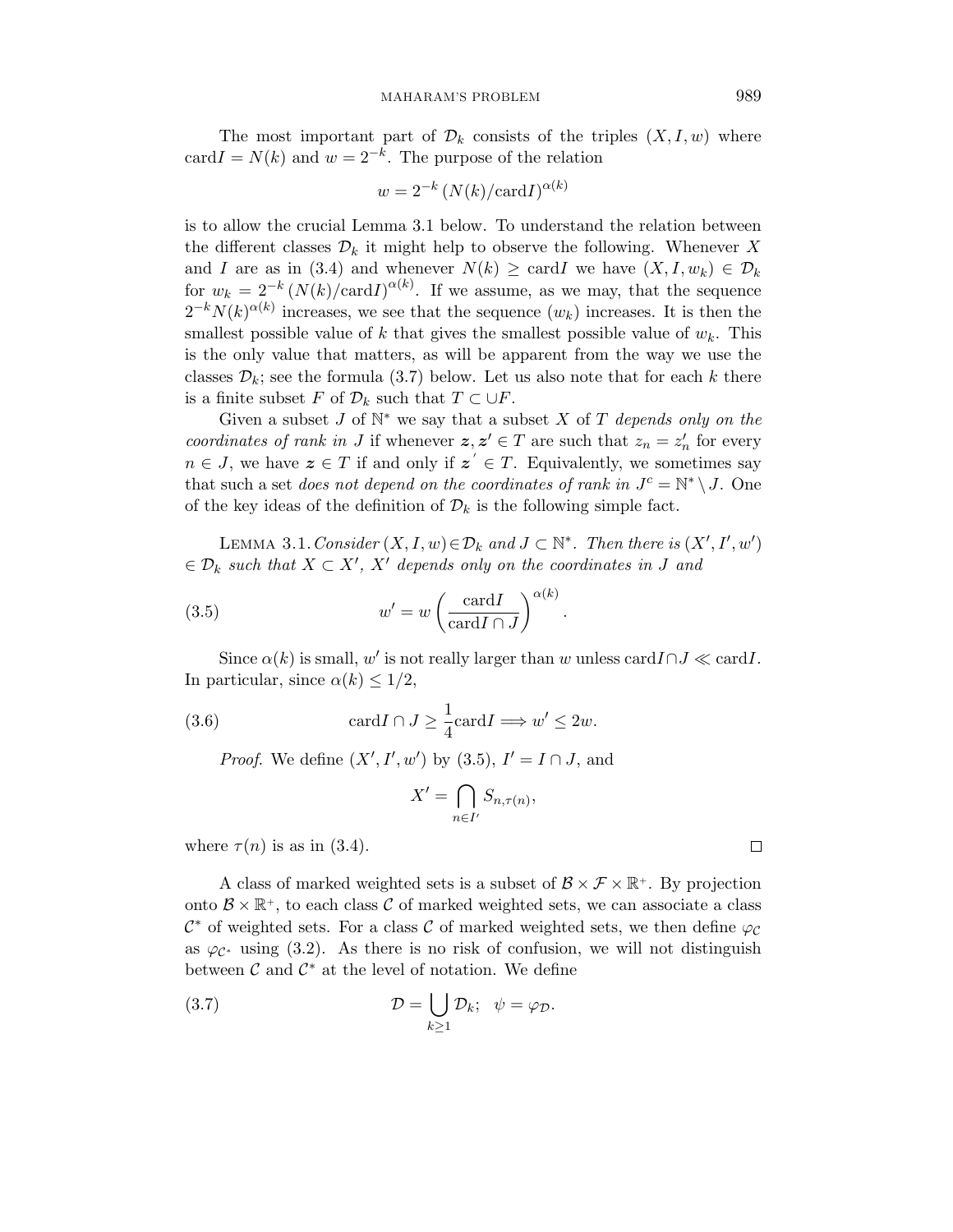PROPOSITION 3.2. Let us assume that

(3.8) 
$$
N(k) \ge 2^{k+6} (2^{k+5})^{1/\alpha(k)}.
$$

Then  $\psi(T) \geq 2^5$ . Moreover  $\psi$  is pathological in the sense that if a measure  $\mu$ on B is absolutely continuous with respect to  $\psi$ , then  $\mu = 0$ . Finally, if  $\nu$  is a submeasure with  $\nu(T) > 0$  and  $\nu \leq \psi$ ,  $\nu$  is not uniformly exhaustive.

Pathological submeasures seem to have been constructed first implicitly in [7] and explicitly in [14].

*Proof.* To prove that  $\psi(T) \geq 2^5$ , we consider a finite subset F of D, with  $w(F) < 2^5$ , and we prove that  $T \not\subset \bigcup F$ . For  $k \geq 1$  consider disjoint sets  $F_k \subset F \cap \mathcal{D}_k$  such that  $F = \bigcup_{k>1} F_k$ . (We have not proved that the classes  $\mathcal{D}_k$  are disjoint.) For  $(X, I, w) \in \mathcal{D}_k$ , we have  $w \geq 2^{-k}$ , so that  $\text{card} F_k \leq 2^{k+5}$ since  $w(F_k) \le w(F) < 2^5$ . Also we have

$$
2^{-k} \left(\frac{N(k)}{\operatorname{card} I}\right)^{\alpha(k)} = w \le w(F) \le 2^5,
$$

so that card  $I \geq (2^{k+5})^{-1/\alpha(k)} N(k) := c(k)$ . Under (3.8) we have  $c(k) \geq 2^{k+6}$ . Let us enumerate F as a sequence  $(X_r, I_r, w_r)_{r \leq r_0}$  (where  $r_0 = \text{card} F$ ) in such a way that if  $(X_r, I_r, w_r) \in F_{k(r)}$ , the sequence  $k(r)$  is nondecreasing. Since

$$
\sum_{\ell < k} \mathrm{card} F_\ell \leq \sum_{\ell < k} 2^{\ell+5} < 2^{k+5},
$$

we see that  $r \geq 2^{k+5}$  implies  $k(r) \geq k$  and thus card $I_r \geq c(k)$ . Assuming (3.8) we now prove that  $\text{card} I_r \geq r+1$ . Indeed this is true if  $r < 2^6$  because card  $I \ge c(1) \ge 2^7$ , and if  $r \ge 2^6$  and if k is the largest integer with  $r \ge 2^{k+5}$ , then  $c(k) \geq 2^{k+6} \geq r+1$ . Since card $I_r \geq r+1$ , we can then pick inductively integers  $i_r \in I_r$  that are all different. If  $X_r = \bigcap_{n \in I_r} S_{n, \tau_r(n)}$ , any z in T with  $z_{i_r} = \tau_r(i_r)$  for  $r \leq r_0$  does not belong to any of the sets  $X_r$ , and thus  $\cup F \neq T$ . This proves that  $\psi(T) \geq 2^5$ .

We prove now that  $\psi$  is pathological. Consider a measure  $\mu$  on  $\beta$  and  $\varepsilon > 0$ , and assume that there exists k such that

$$
\psi(B) \le 2^{-k} \Longrightarrow \mu(B) \le \varepsilon.
$$

For each  $\tau = (\tau(n))_{n \le N(k)}$ , we consider the set

$$
X_{\boldsymbol{\tau}} = \bigcap_{n \le N(k)} S_{n, \tau(n)}
$$

so that if  $I = \{1, ..., N(k)\}\$ we have  $(X_{\tau}, I, 2^{-k}) \in \mathcal{D}_k$  and thus  $\psi(X_{\tau}) \leq 2^{-k}$ , and hence  $\mu(X_{\tau}) \leq \varepsilon$ .

Let us denote by Av the average over all values of  $\tau$ , so that

(3.9) 
$$
\int \mathrm{Av}(\mathbb{1}_{X_{\tau}}(z))d\mu(z) = \mathrm{Av}\int \mathbb{1}_{X_{\tau}}(z)d\mu(z) = \mathrm{Av}\mu(X_{\tau}) \leq \varepsilon.
$$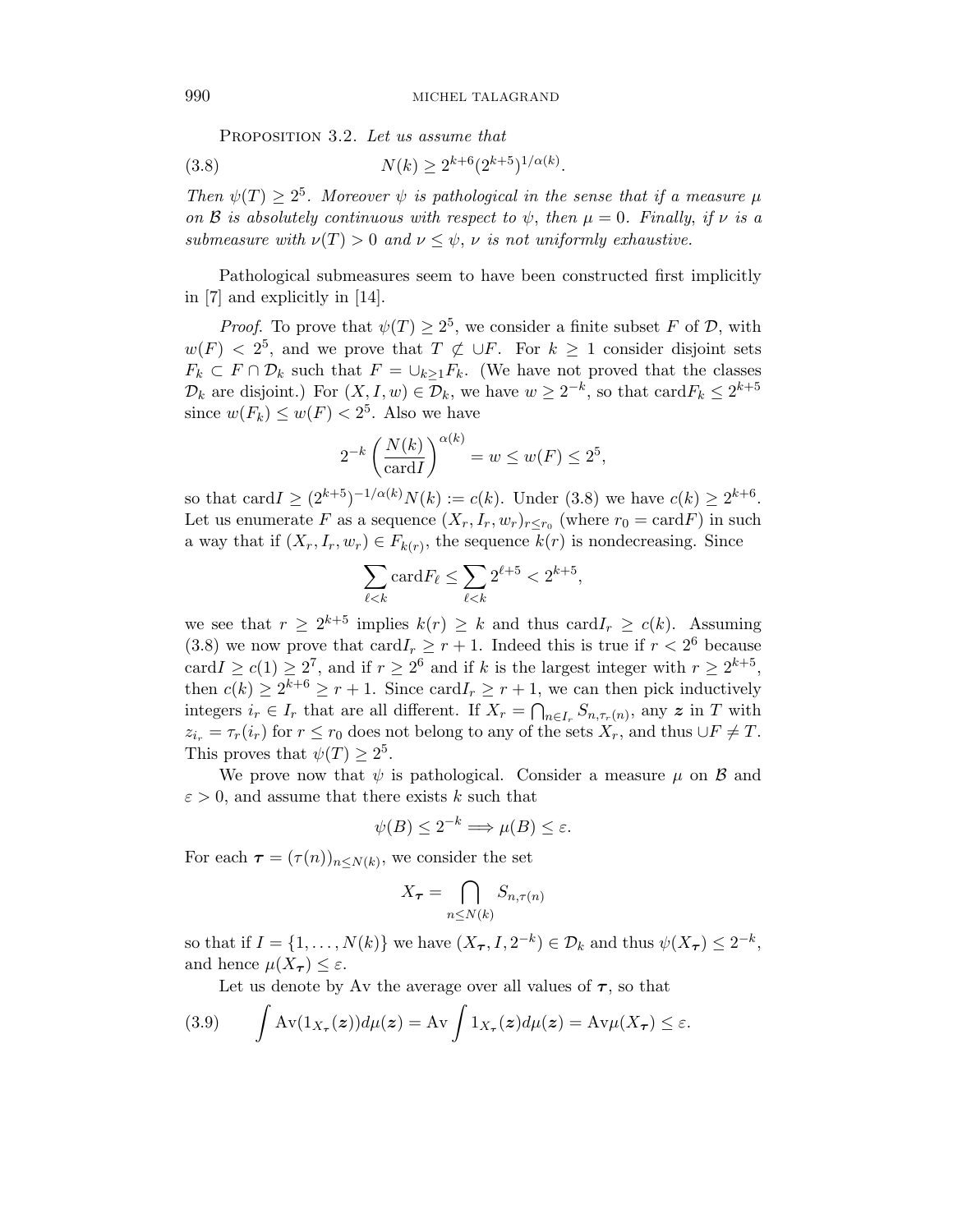It should be clear that the quantity  $Av(1_{X_\tau}(z))$  is independent of z. Its value  $a_k$  satisfies

$$
a_k = \int \mathrm{Av} 1_{X_\tau}(\boldsymbol{z}) d\lambda(\boldsymbol{z}) = \mathrm{Av} \int 1_{X_\tau}(\boldsymbol{z}) d\lambda(\boldsymbol{z})
$$

where  $\lambda$  denotes the uniform measure on T. Now

$$
\int 1_{X_{\tau}}(z)d\lambda(z) = \lambda(X_{\tau}) = \prod_{n \le N(k)} (1 - 2^{-n})
$$

is bounded below independently of  $k$ , so that  $a_k$  is bounded below independently of  $k$ . Finally  $(3.9)$  yields

$$
\varepsilon \ge \int \mathrm{Av}(1_{X_{\tau}}(\boldsymbol{z})) d\mu(\boldsymbol{z}) = a_k \mu(T),
$$

and since  $\varepsilon$  is arbitrary this shows that  $\mu(T) = 0$ .

Consider finally a submeasure  $\nu \leq \psi$ , with  $\nu(T) > 0$ . We will prove that  $\nu$  is not uniformly exhaustive, by showing that  $\liminf_{n\to\infty} \inf_{\tau\leq 2^n} \nu(S_{n,\tau}^c) > 0$ . (It is known by general arguments, using in particular the deep Kalton-Roberts theorem [11], that a submeasure that is pathological cannot be uniformly exhaustive. The point of the argument is to show that, in the present setting, there is a very simple reason why this is true.) To see this, consider  $I \subset \mathbb{N}^*$ , and for  $n \in I$  let  $\tau(n) \leq 2^n$ . Then

$$
T \subset \bigcup_{n \in I} S_{n,\tau(n)}^c \cup \left( \bigcap_{n \in I} S_{n,\tau(n)} \right)
$$

so that by subadditivity we have

$$
\nu(T) \leq \sum_{n \in I} \nu(S_{n,\tau(n)}^c) + \nu \left( \bigcap_{n \in I} S_{n,\tau(n)} \right)
$$
  

$$
\leq \sum_{n \in I} \nu(S_{n,\tau(n)}^c) + \psi \left( \bigcap_{n \in I} S_{n,\tau(n)} \right).
$$

The definition of D shows that if k is such that if  $2^{-k} \le \nu(T)/2$  and card  $I = N(k)$ , the last term is  $\leq \nu(T)/2$ , and thus  $\sum_{n \in I} \nu(S_{n,\tau(n)}^c) \geq \nu(T)/2$ . This proves that  $\limsup_{n\to\infty} \inf_{\tau \leq 2^n} \nu(S_{n,\tau}^c) > 0$  and thus that  $\nu$  is not uniformly exhaustive.  $\Box$ 

At the start of the effort that culminates in the present paper, it was not clear whether the correct approach would be, following Roberts, to attempt to directly construct an exhaustive submeasure that is not uniformly exhaustive, or whether it would be, following Farah, to construct an exhaustive measure dominated by a pathological submeasure. The fact, shown in Proposition 3.2, that a submeasure  $\nu \leq \psi$  is not uniformly exhaustive for "transparent" reasons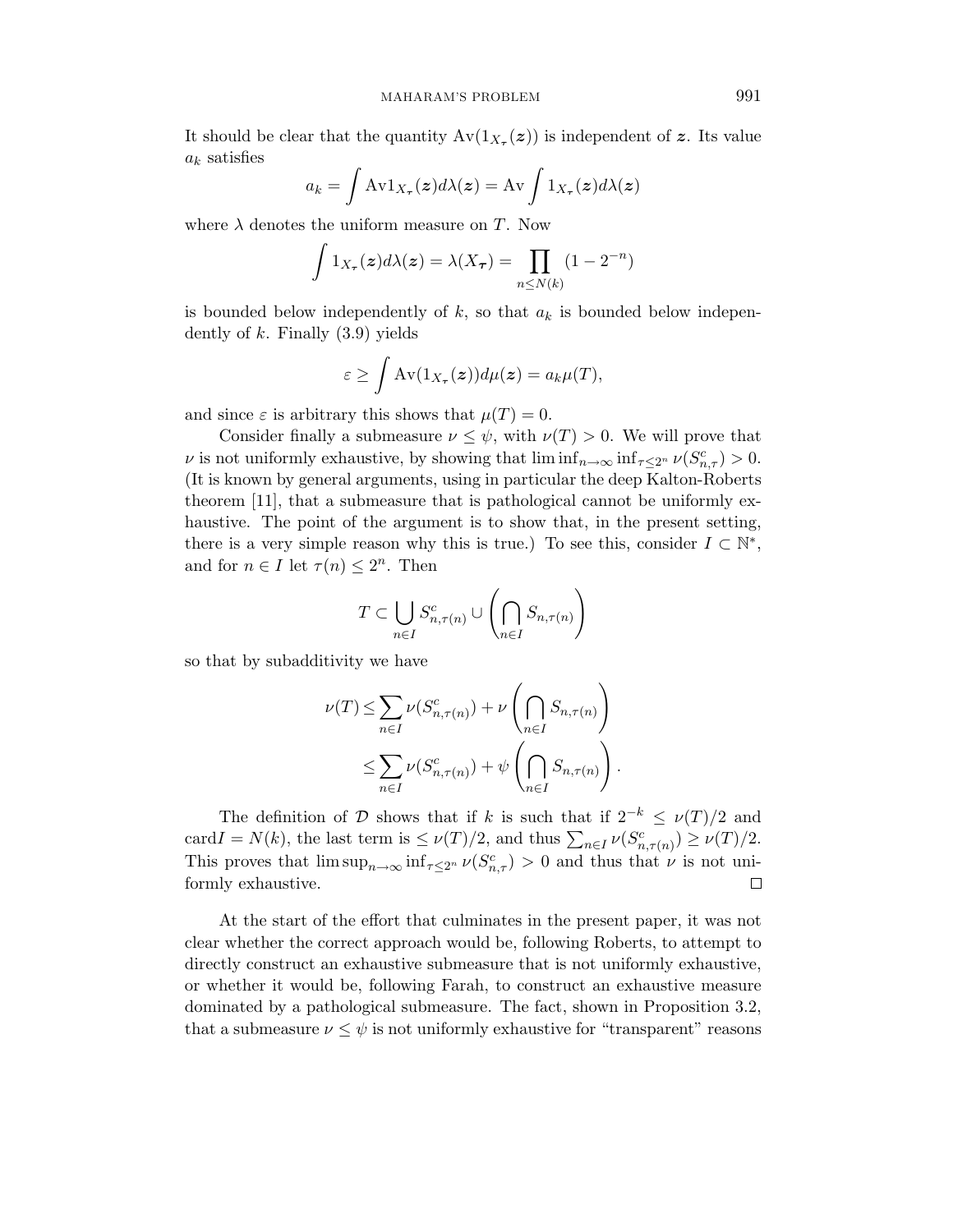pointed out that a way to merge these apparently different approaches would be to look for an exhaustive submeasure  $\nu \leq \psi$ . This approach has succeeded, and as a warm up we will prove the following.

THEOREM 3.3. If the sequence  $N(k)$  is chosen as in (3.8), for each  $\varepsilon > 0$ there is an  $\varepsilon$ -exhaustive submeasure  $\nu \leq \psi$ .

This result is of course much weaker than Theorem 1.1. We present its proof for pedagogical reasons. Several of the key ideas required to prove Theorem 1.1 will be needed here, and should be much easier to grasp in this simpler setting.

Given  $A \in \mathcal{A}_m$ , let us define the map  $\pi_A : T \to A$  as follows: If  $\tau_1, \ldots, \tau_m$ are such that

$$
z \in A \Longleftrightarrow \forall i \leq m, \quad z_i = \tau_i
$$

then for  $z \in T$  we have  $\pi_A(z) = y$  where

$$
\boldsymbol{y}=(\tau_1,\ldots,\tau_m,z_{m+1},\ldots).
$$

Definition 3.4 (Farah). Given  $m < n$ , we say that a set  $X \subset T$  is  $(m, n, \psi)$ -thin if

 $\forall A \in \mathcal{A}_m$ ,  $\exists C \in \mathcal{B}_n$ ,  $C \subset A$ ,  $C \cap X = \emptyset$ ,  $\psi(\pi_A^{-1})$  $_{A}^{-1}(C)$ )  $\geq 1$ .

The idea is now that in each atom of rank  $m, X$  has a  $\mathcal{B}_n$ -measurable hole that is large with respect to  $\psi$ . Of course, we cannot require that  $\psi(C) \geq 1$ because  $\psi(C) \leq \psi(A)$  will be small, and one should think of  $\psi(\pi_A^{-1})$  $_{A}^{-1}(C)$  as measuring the "size of  $C$  with respect to  $A$ ".

Obviously, if  $n' \geq n$  and if X is  $(m, n, \psi)$ -thin, it is also  $(m, n', \psi)$ -thin. For a subset I of  $\mathbb{N}^*$ , we say that X is  $(I, \psi)$ -thin if it is  $(m, n, \psi)$ -thin whenever  $m, n \in I$ ,  $m < n$ . By the previous observation, it suffices that this should be the case when  $m$  and  $n$  are consecutive elements of  $I$ .

Consider a given integer  $q$  and consider an integer  $b$ , to be determined later. Consider the class  $\mathcal F$  of marked weighted sets defined as

 $\mathcal{F} = \{(X, I, w); X \text{ is } (I, \psi) \text{-thin}, \text{card } I = b, w = 2^{-q} \}.$ 

We define

$$
\nu=\varphi_{\mathcal{F}\cup\mathcal{D}},
$$

where D is the class (2.9). Thus  $\nu \leq \psi = \varphi_{\mathcal{D}}$ , so it is pathological.

PROPOSITION 3.5. The submeasure  $\nu$  is  $2^{-q}$ -exhaustive.

PROPOSITION 3.6. Assuming

(3.10)  $b = 2^{2q+10}$ ,

we have  $\nu(T) \geq 2^4$ .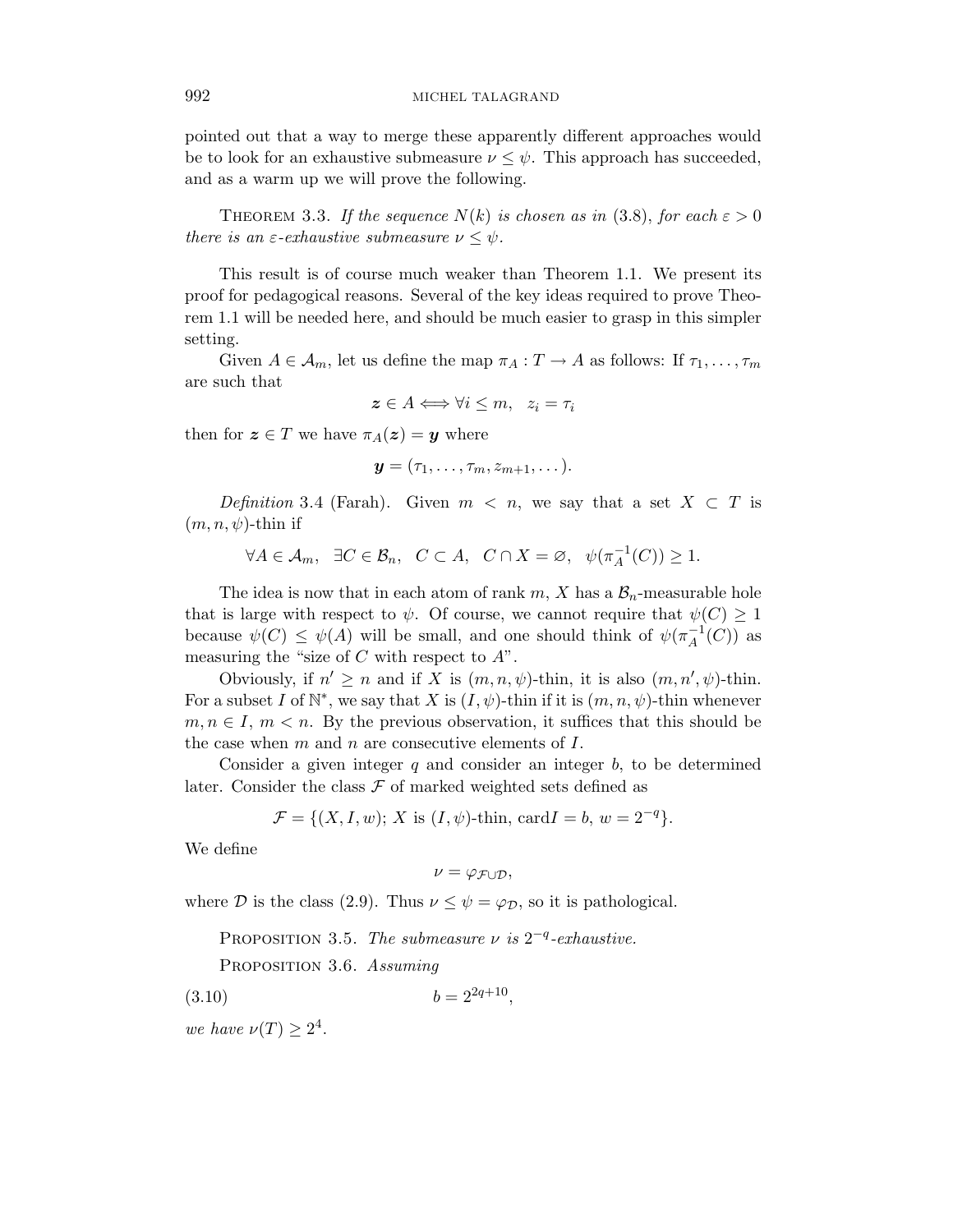Both these results assume that (3.8) holds. This condition is assumed without further mention in the rest of the paper.

We first prove Proposition 3.5. Again, the arguments are due to I. Farah [6] and are of essential importance.

LEMMA 3.7. Consider a sequence  $(E_i)_{i\geq 1}$  of B and assume that

$$
\forall n, \quad \psi\bigg(\bigcup_{i\leq n} E_i\bigg) < 1.
$$

Assume that for a certain  $m \geq 1$ , the sets  $E_i$  do not depend on the coordinates of rank  $\leq m$ . Then for each  $\alpha > 0$ , there is a set  $C \in \mathcal{B}$ , that does not depend on the coordinates of rank  $\leq m$ , and satisfies that  $\psi(C) \leq 2$  and

$$
\forall i \geq 1, \quad \psi(E_i \setminus C) \leq \alpha.
$$

*Proof.* By definition of  $\psi$  for each n we can find a finite set  $F_n \subset \mathcal{D}$  with  $w(F_n) < 1$  and  $\bigcup_{i \leq n} E_i \subset \bigcup F_n$ . For an integer  $r \geq m+2$ , let

(3.11) 
$$
F_n^r = \{(X, I, w) \in F_n; \, \text{card } I \cap \{m+1, \dots, r-1\} < \, \text{card } I/2; \\
\text{card } I \cap \{m+1, \dots, r\} \geq \, \text{card } I/2\},
$$

so that the sets  $F_n^r$  are disjoint as r varies. We use Lemma 3.1 and (3.6) with  $J = I \cap \{m+1, \ldots, r\}$  to obtain for each  $(X, I, w) \in F_n^r$  an element  $(X', I', w')$ of D such that  $X' \supset X$ ,  $w' \leq 2w$ , and  $X'$  depends only on the coordinates of rank in  $\{m+1,\ldots,r\}$  (or, equivalently,  $I' \subset \{m+1,\cdots,r\}$ ). We denote by  $F_n^{\prime r}$  the collection of the sets  $(X', I', w')$  as  $(X, I, w) \in F_n^r$ . Thus  $\cup F_n^{\prime r} \supset \cup F_n^r$ , and  $w(F'_n)^r \leq 2w(F_n^r)$ .

Consider an integer i, and j such that  $E_i \in \mathcal{B}_i$ . We prove that for  $n \geq$ i we have  $E_i \subset \bigcup_{r \leq j} \cup F'^{r}_{n}$ . Otherwise, since both these sets depend only on the coordinates of rank in  $\{m+1,\ldots,j\}$ , we can find a nonempty set A depending only on those coordinates with  $A \subset E_i \setminus \bigcup_{r \leq j} \cup F'^{r}_{n}$ , and thus  $A \subset$  $E_i \setminus \bigcup_{r \leq j} \cup F_n^r$ . Since  $E_i \subset \bigcup F_n$ , we have  $A \subset \bigcup F^\sim$ , where  $F^\sim = F_n \setminus \bigcup_{r \leq j} F_n^r$ . Now, by definition of  $F_n^r$ , if  $(X, I, w) \in F^{\sim}$ ,  $card(I \setminus \{m+1, \ldots, j\}) \geq cardI/2$ . Again by Lemma 3.1, now with  $J = \{m+1,\ldots,j\}^c$ , we can find  $(X', I', w')$  in D with  $w' \leq 2w$  and  $X' \supset X$ , where X' does not depend on the coordinates of rank in  $\{m+1,\ldots,j\}$ . Let F' be the collection of these triples  $(X', I', w')$ , so that  $F' \subset \mathcal{D}$  and  $w(F') \leq 2w(F_n) \leq 2$ . Now  $\bigcup F' \supset \bigcup F^{\sim} \supset A$ , and since  $\bigcup F'$ does not depend on the coordinates in  $\{m+1,\ldots,r\}$ , while A is nonempty and determined by these coordinates, we have  $\bigcup F' = T$ . But this would imply that  $\psi(T) \leq 2$ , while we have proved that  $\psi(T) \geq 2^5$ .

Thus  $E_i \subset \bigcup_{r \leq j} \cup F'_n^r$ . For  $(X, I, w)$  in  $F'_n^r$ , we have  $I \subset \{m+1, \ldots, r\}$ . Under (3.8) we have that if  $(X, I, w) \in \mathcal{D}_k \cap F_n^{\prime r}$  then

(3.12) 
$$
w = 2^{-k} \left( \frac{N(k)}{\operatorname{card} I} \right)^{\alpha(k)} \ge \frac{2^5}{\operatorname{card} I^{\alpha(k)}} \ge \frac{2^5}{r^{\alpha(k)}},
$$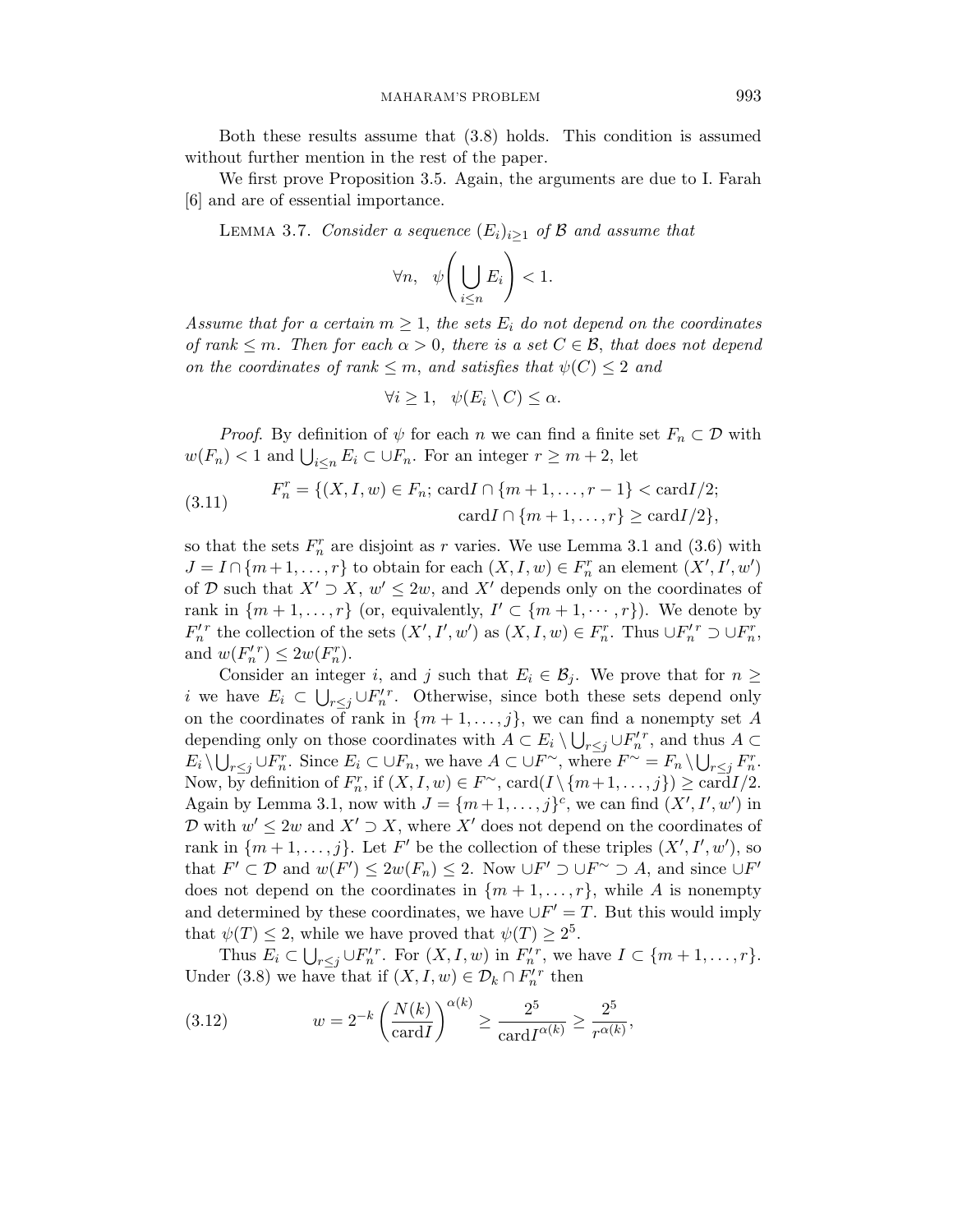which shows (since  $w(F_n') \leq 2$ ) that k remains bounded independently of n. Since moreover  $I \subset \{m+1,\dots,r\}$  there exists a finite set  $\mathcal{D}^r \subset \mathcal{D}$  such that  $F'_n \subset \mathcal{D}^r$  for all n. Then, by taking a subsequence if necessary, we can assume that for each r the sets  $F_n^{r}$  are eventually equal to a set  $F^r$ . For each triplet  $(X, I, w)$  in  $F<sup>r</sup>$ , the set X depends only on the coordinates of rank in  $\{m+1,\ldots,r\}$ , and it should be obvious that  $\sum_{r\geq m} w(F^r) \leq 2$  and  $E_i \subset \bigcup_{r \leq j} \cup F^r$  (whenever j is such that  $E_i \in \mathcal{B}_j$ ).

Consider  $r_0$  such that  $\sum_{r>r_0} w(F^r) \leq \alpha$ , and let  $C = \bigcup_{r \leq r_0} \bigcup F^r$ . Thus  $C \in \mathcal{B}$ , C does not depend on the coordinates of rank  $\leq m$  and  $\psi(C) \leq$  $\sum_{r\leq r_0} w(F^r) \leq 2$ . Moreover, since  $E_i \subset \bigcup_{r\leq j} \cup F^r$  whenever j is large enough that  $E_i \in \mathcal{B}_i$ , we have

$$
E_i \setminus C \subset \bigcup_{r_0 < r \leq j} \cup F^r,
$$

so that  $\psi(E_i \setminus C) \leq \sum_{r>r_0} w(F^r) \leq \alpha$ .

LEMMA 3.8 (Farah). Consider  $\alpha > 0$ ,  $B \in \mathcal{B}_m$ , and a disjoint sequence  $(E_i)$  of B. Then there exists  $n > m$ , a set  $B' \subset B$ ,  $B' \in \mathcal{B}_n$ , so that B' is  $(m, n, \psi)$ -thin and lim sup<sub>i→∞</sub>  $\psi((B \cap E_i) \setminus B') \leq \alpha$ .

*Proof.* Consider  $\alpha' = \alpha / \text{card} \mathcal{A}_m$ . Consider  $A \in \mathcal{A}_m$ ,  $A \subset B$ .

Case 1.  $\exists p; \psi \left( \pi_A^{-1} \right)$  $_{A}^{-1}\left( \bigcup_{i\leq p}E_{i}\right) \right) \geq1.$ 

We set  $C' = C'(A) = A \setminus \bigcup_{i \leq p} E_i$ , so that  $\psi(\pi_A^{-1})$  $_A^{-1}(A \setminus C')$  > 1 and  $(A \cap E_i) \setminus C' = \varnothing$  for  $i > p$ .

Case 2.  $\forall p; \psi \left( \pi_A^{-1} \right)$  $_{A}^{-1}\left( \bigcup_{i\leq p}E_{i}\right) \right) <1.$ 

The sets  $\pi_A^{-1}$  $_{A}^{-1}(E_i)$  do not depend on the coordinates of rank  $\leq m$  and so by Lemma 3.7 we can find a set  $C \in \mathcal{B}$ , that does not depend on the coordinates of rank  $\leq m$ , with  $\psi(C) \leq 2$  and  $\limsup_{i\to\infty} \psi(\pi_A^{-1})$  $\overline{A}^{1}(E_i) \setminus C$   $\leq \alpha'$ . Let  $C' = C'(A) = \pi_A(C) = A \cap C \subset A$ . Since C does not depend on the coordinates of rank  $\leq m$ , we have  $C = \pi_A^{-1}$  $_{A}^{-1}(C')$  so that  $\psi \left( \pi _{A}^{-1}\right)$  $_{A}^{-1}(C')$   $\leq$  2. Since  $\pi_{A}(z) = z$ for  $z \in A$ , we have

$$
(A \cap E_i) \setminus C' \subset \pi_A^{-1}(E_i) \setminus C
$$

so that

$$
\limsup_{i\to\infty}\psi((A\cap E_i)\setminus C')\leq \limsup_{i\to\infty}\psi(\pi_A^{-1}(E_i)\setminus C)\leq \alpha'.
$$

Let us now define

$$
B' = \bigcup \{ C' = C'(A); A \in \mathcal{A}_m, A \subset B \},\
$$

so that

$$
(3.13)\ \limsup_{i\to\infty}\psi((B\cap E_i)\setminus B')\leq\sum_{i\to\infty}\limsup_{i\to\infty}\psi((A\cap E_i)\setminus C')\leq\alpha'\mathrm{card}\mathcal{A}_m\leq\alpha,
$$

$$
\Box
$$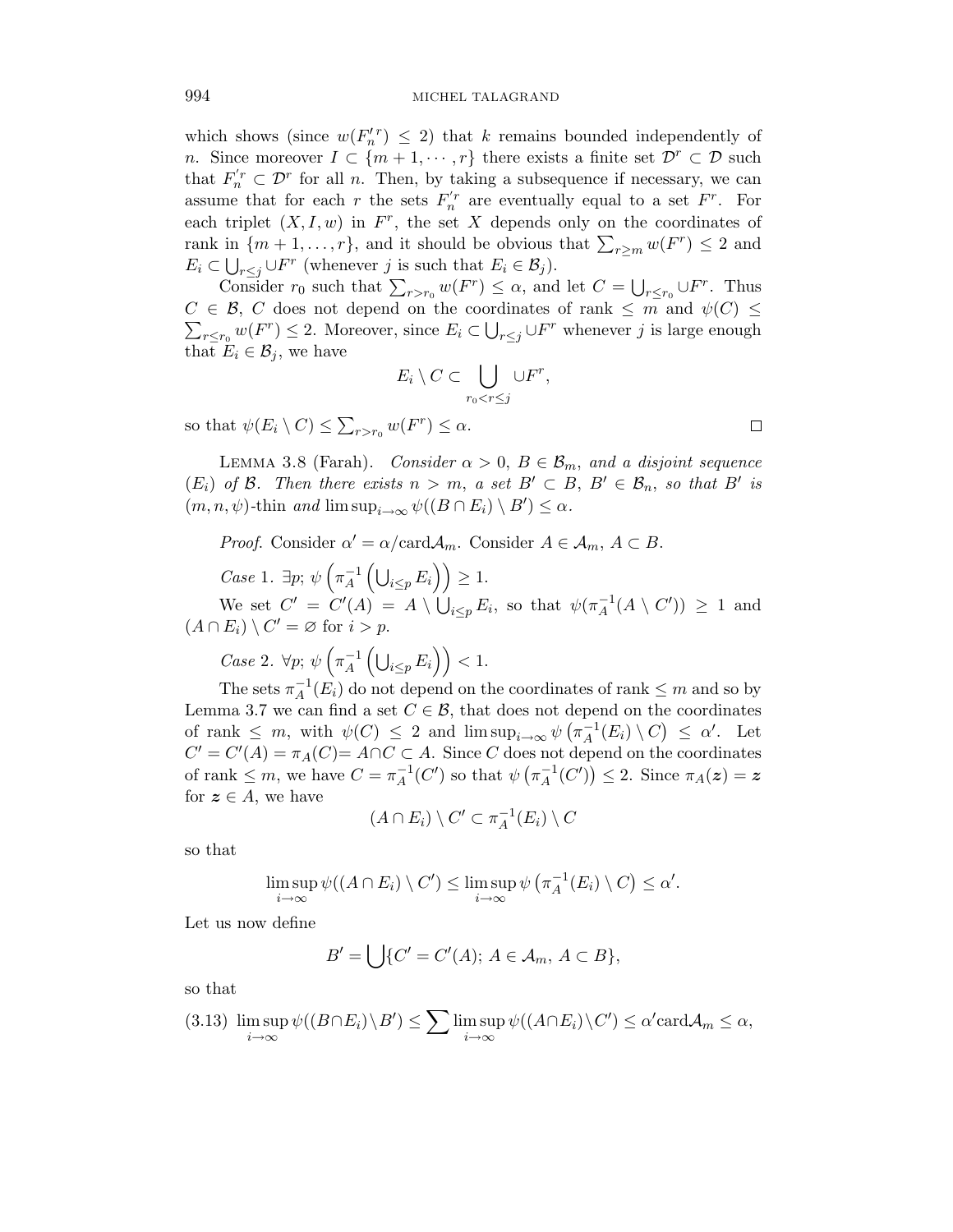where the summation is over  $A \subset B$ ,  $A \in \mathcal{A}_m$ .

Consider *n* such that  $B' \in \mathcal{B}_n$ . To prove that B' is  $(m, n, \psi)$ -thin it suffices to prove that  $\psi(\pi_A^{-1})$  $A^{-1}(A \setminus C') \geq 1$  whenever  $A \in \mathcal{A}_m$ ,  $A \subset B$ , because  $B' \cap A = C'$ , and thus  $A \setminus B' = A \setminus C'$ . This was already done in case 1. In case 2, we observe that

$$
\psi\left(\pi_A^{-1}(A \setminus C')\right) = \psi\left(\pi_A^{-1}(C')^c\right)
$$

and that

$$
2^{5} \leq \psi(T) \leq \psi\left(\pi_A^{-1}(C')\right) + \varphi\left(\pi_A^{-1}(C')^c\right) \leq 2 + \psi\left(\pi_A^{-1}(C')^c\right). \qquad \Box
$$

*Proof of Proposition* 3.5 (Farah). Consider a disjoint sequence  $(E_i)_{i\geq 1}$ of B. Consider  $\alpha > 0$ . Starting with  $B_0 = T$ , we use Lemma 3.8 to recursively construct sets  $B_\ell \in \mathcal{B}$  and integers  $(n_1, n_2, \dots)$  such that  $B_\ell$  is  $(I_\ell, \psi)$ -thin for  $I_{\ell} = \{1, n_1, n_2, \ldots, n_{\ell}\}$  and  $B_{\ell} \subset B_{\ell-1}$ ,

(3.14) 
$$
\limsup_{i \to \infty} \psi((E_i \cap B_{\ell-1}) \setminus B_{\ell}) \leq \alpha.
$$

We have, since  $B_0 = T$ ,

$$
E_i \setminus B_\ell \subset \bigcup_{m \leq \ell} ((E_i \cap B_{m-1}) \setminus B_m),
$$

and the subadditivity of  $\psi$  then implies that

$$
\psi(E_i \setminus B_\ell) \leq \sum_{m \leq \ell} \psi((E_i \cap B_{m-1}) \setminus B_m)
$$

and thus

(3.15) 
$$
\limsup_{i \to \infty} \psi(E_i \setminus B_\ell) \leq \alpha \ell.
$$

For  $\ell = b$  (or even  $\ell = b - 1$ ) (where b is given by (3.10)) the definition of F shows that  $(B_\ell, I_\ell, 2^{-q}) \in \mathcal{F}$ , and thus  $\nu(B_\ell) \leq 2^{-q}$ . Since  $\nu \leq \psi$ , we have

$$
\nu(E_i) \leq \nu(B_\ell) + \psi(E_i \setminus B_\ell) \leq 2^{-q} + \psi(E_i \setminus B_\ell),
$$

and (3.15) shows that

$$
\limsup_{i \to \infty} \nu(E_i) \le 2^{-q} + \alpha \ell.
$$

Since  $\alpha$  is arbitrary, the proof is complete.

We turn to the proof of Proposition 3.6. Considering  $F_1 \subset \mathcal{F}$  and  $F_2 \subset \mathcal{D}$ , we want to show that

$$
w(F_1) + w(F_2) < 2^4 \implies T \not\subset (\cup F_1) \cup (\cup F_2).
$$

Since  $w \ge 2^{-q}$  for  $(X, I, w) \in \mathcal{F}$ , we have  $w(F_1) \ge 2^{-q} \text{card} F_1$ , so that  $\text{card} F_1 \le$  $2^{q+4}$ . We appeal to Lemma 2.3 with  $s = \text{card} F_1$  and  $t = b2^{-q-4}$  (which is an

 $\Box$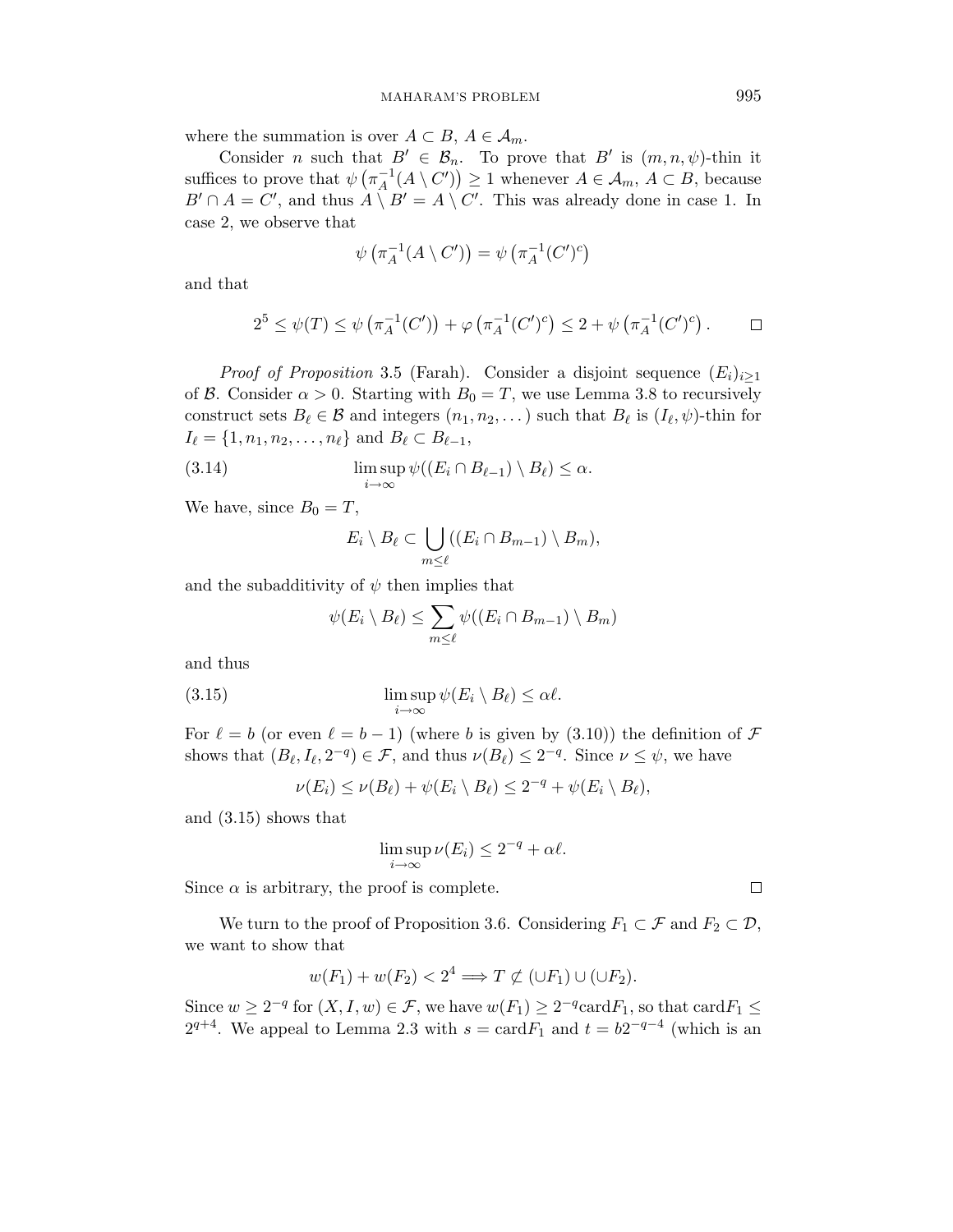integer by (3.10)) to see that we can enumerate  $F_1 = (X_{\ell}, I_{\ell}, w_{\ell})_{\ell \leq s}$  and find sets  $J_1 \prec J_2 \prec \cdots \prec J_s$  with  $\text{card} J_\ell = t$  and  $J_\ell \subset I_\ell$ .

Let us enumerate

(3.16) 
$$
J_{\ell} = \{i_{1,\ell}, \ldots, i_{t,\ell}\}.
$$

An essential idea is that each of the pairs  $\{i_{u,\ell}, i_{u+1,\ell}\}$  for  $1 \le u \le t - 1$  gives us a chance to avoid  $X_{\ell}$ . We are going for each  $\ell$  to choose one of these chances using a counting argument. For

(3.17) 
$$
\mathbf{u} = (u(\ell))_{\ell \leq s} \in \{1, \ldots, t-1\}^s,
$$

we define the set

$$
W(\boldsymbol{u}) = \bigcup_{\ell \leq s} [i_{u(\ell),\ell}, i_{u(\ell)+1,\ell}],
$$

where for integers  $m < n$  we define  $|m, n| = \{m+1, \ldots, n\}.$ 

We consider the quantity

$$
S(\boldsymbol{u}) = \sum \{w; (X, I, w) \in F_2, \operatorname{card}(I \cap W(\boldsymbol{u})) \ge \operatorname{card} I/2\}.
$$

We will choose  $u$  so that  $S(u)$  is small. Let us denote by Av the average over all possible choices of  $u$ . Then, for any set I, by linearity of Av, we have

$$
\begin{aligned} \operatorname{Av}(\operatorname{card}(I \cap W(\boldsymbol{u}))) &= \sum_{\ell \le s} \operatorname{Av}(\operatorname{card}(I \cap [i_{u(\ell),\ell}, i_{u(\ell)+1,\ell}])) \\ &= \sum_{\ell \le s} \frac{1}{t-1} \operatorname{card}(I \cap [i_{1,\ell}, i_{t,\ell}]) \le \frac{1}{t-1} \operatorname{card} I. \end{aligned}
$$

Thus, by Markov's inequality,

$$
\operatorname{Av}(\mathbf{1}_{\{\operatorname{card}(I\cap W(\boldsymbol{u}))\geq \operatorname{card}I/2\}})\leq \frac{2}{t-1}
$$

and, using linearity of average, we get

$$
\operatorname{Av}(S(\boldsymbol{u})) \leq \frac{2}{t-1}w(F_2) \leq \frac{2^5}{t-1} \leq \frac{2^{q+10}}{b}.
$$

Thus, we can find **u** such that  $S(u) \leq 2^{q+10}/b$ . We fix this value of **u** once and for all. To lighten notation we set

(3.18) 
$$
W = W(\mathbf{u}); \ \ m_{\ell} = i_{u(\ell),\ell}, \ \ n_{\ell} = i_{u(\ell)+1,\ell}, \ \ W_{\ell} = ]m_{\ell}, n_{\ell}]
$$

so that  $W = \bigcup_{\ell \leq s} W_{\ell}$ , and  $n_{\ell} \leq m_{\ell+1}$  since  $n_{\ell} \in J_{\ell}$ ,  $m_{\ell+1} \in J_{\ell+1}$ ,  $J_{\ell} \prec J_{\ell+1}$ . Let us define

- (3.19)  $F_3 = \{(X, I, w) \in F_2; \text{ card}(I \cap W) \geq \text{card}I/2\},\$
- (3.20)  $F_4 = \{(X, I, w) \in F_2; \text{ card}(I \cap W) < \text{card}I/2\},\$

so that  $F_2 = F_3 \cup F_4$ , and the condition  $S(\boldsymbol{u}) \leq 2^{q+10}/b$  means that

$$
w(F_3) \le \frac{2^{q+10}}{b}.
$$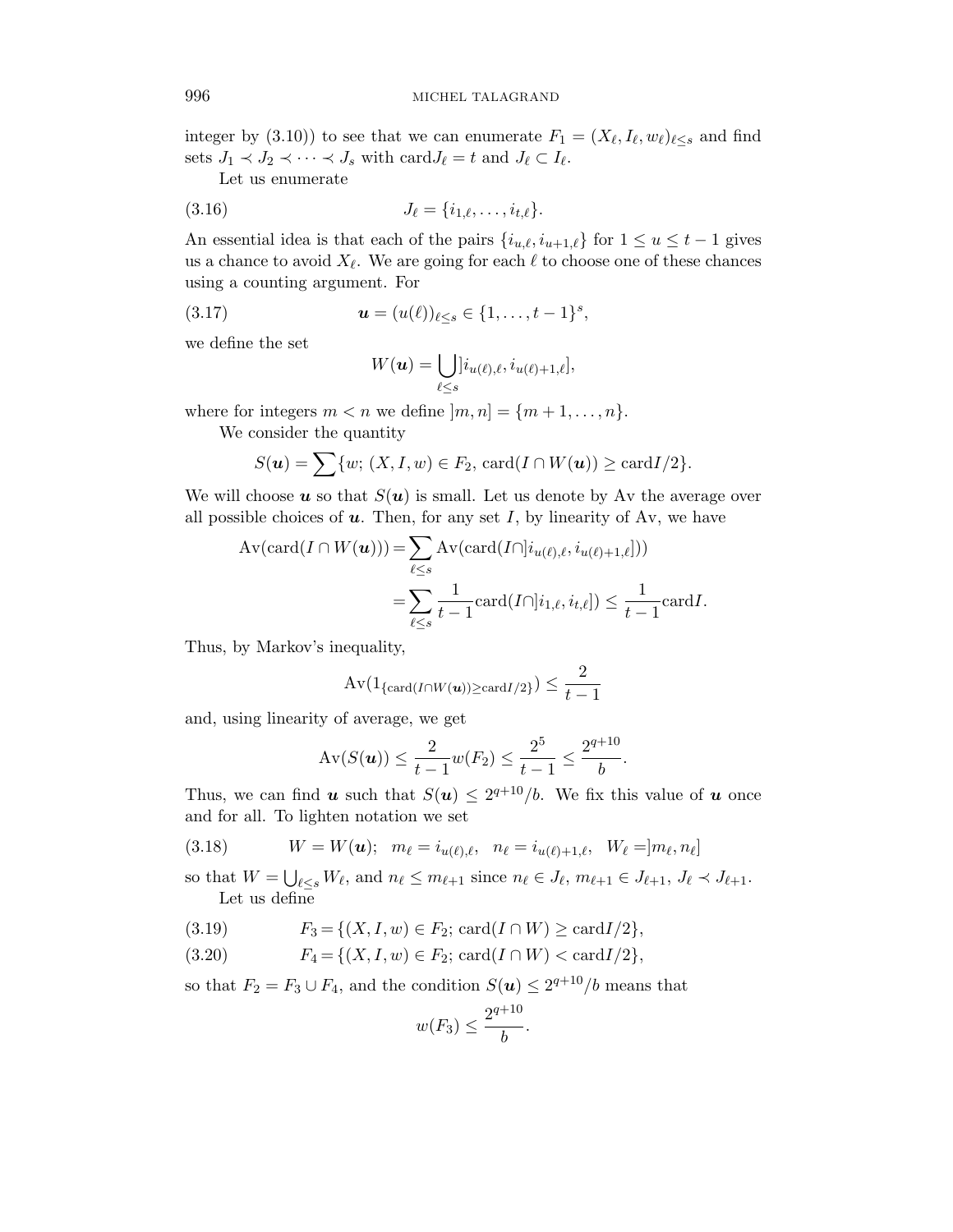In particular if  $(X, I, w) \in F_3$  we have  $w \leq 2^{q+10}/b$ . Since  $w \geq 2^{-k}$  for  $(X, I, w) \in \mathcal{D}_k$  we see that under  $(3.10)$  we have

$$
(3.21) \t\t (X, I, w) \in \mathcal{D}_k \cap F_3 \Longrightarrow k \ge q.
$$

Since  $s = \text{card} F_1 \leq 2^{q+4}$  and  $W = \bigcup_{\ell \leq s} W_{\ell}$ , if  $\text{card}(I \cap W) \geq \text{card} I/2$ , there must exist  $\ell \leq s$  with  $\text{card}(I \cap W_{\ell}) \geq 2^{-q-5} \text{card} I$ . This shows that if we define

(3.22) 
$$
F_3^{\ell} = \{ (X, I, w) \in F_3; \operatorname{card}(I \cap W_{\ell}) \ge 2^{-q-5} \operatorname{card} I \},
$$

then we have  $F_3 = \bigcup_{\ell \leq s} F_3^{\ell}$ .

We appeal to Lemma 3.1 with  $J = W_{\ell}$ , using the fact that if  $k \geq q$  we have

$$
(2^{q+5})^{\alpha(k)} \le 2
$$

(with huge room to spare!), to find for each  $(X, I, w) \in F_3^{\ell}$  a triplet  $(X', I', w')$  $\in \mathcal{D}$  with  $X \subset X'$ ,  $w' \leq 2w$ , such that X' depends only on the coordinates of rank in  $W_{\ell}$ . Let  $F_3'^{\ell}$  be the collection of these triples, so that under (3.10) we have

$$
w(F_3'^{\ell}) \le 2w(F_3^{\ell}) \le 2w(F_3) \le \frac{2^{q+11}}{b} \le \frac{1}{2}.
$$

We use again Lemma 3.1, this time for  $J$  the complement of  $W$ , so that  $card(I \cap J) \geq cardI/2$  for  $(X, I, w) \in F_4$ , and we can find  $(X', I', w') \in \mathcal{D}$  with  $w' \leq 2w$ , X' contains X and depends only on coordinates whose rank is not in W. Let  $F'_4$  be the collection of these triples, so that  $w(F'_4) \leq 2w(F_4) < 2^5$ .

Since  $\psi(T) \geq 2^5$ , we have  $T \not\subset \cup F'_4$ , so that we can find  $z \in T \setminus \cup F'_4$ . Since  $\cup F'_4$  depends only on the coordinates whose rank is not in W, if  $z^{'} \in T$ is such that  $z_i = z'_i$  for  $i \notin W$ , then  $z' \notin \bigcup F'_4$ . To conclude the proof, we are going to construct such a  $z'$  that does not belong to any of the sets  $X_{\ell}$  or ∪ $F_3^{\prime \ell}$ . (Thus  $z^{\prime}$  will not belong to  $(\cup F_1) \cup (\cup F_2)$ .) First, let  $A_1 \in \mathcal{A}_{m_1}$  such that  $z \in A_1$ . Since  $X_1$  is  $(m_1, n_1, \psi)$ -thin, there exists  $C \in \mathcal{B}_{n_1}$ ,  $C \cap X_1 = \emptyset$ ,  $\psi$   $(\pi_{A_1}^{-1})$  $\binom{-1}{A_1}(C)$   $\geq 1$ . Since  $w(F_3^{1}) \leq 1/2$ , we therefore have  $\pi_{A_1}^{-1}$  $C_{{A_1}}^{-1}(C) \setminus C' \neq \varnothing,$ where  $C' = \bigcup F_3'^1$ . Since C' does not depend on the coordinates of rank  $\leq m_1$ we have  $C' = \pi_{A_1}^{-1}$  $\overline{A}_1^{-1}(C')$ , so that  $\pi^{-1}_{A_1}$  $^{-1}_{A_1}(C) \setminus \pi^{-1}_{A_1}$  $_{A_1}^{-1}(C') \neq \emptyset$ , and hence  $C \setminus C' \neq \emptyset$ . Since C' depends only on the coordinates of rank in  $W_1$ , we have  $C' \in \mathcal{B}_{n_1}$ , and since  $C \in \mathcal{B}_{n_1}$ , we can find  $A' \in \mathcal{A}_{n_1}$  with  $A' \subset C \setminus C'$ , so that  $A' \cap X_1 = \varnothing$ and  $A' \cap \cup F_3'^1 = \emptyset$ . Next, we find  $A_2 \in \mathcal{A}_{m_2}$  with  $A_2 \subset A'$  such that if  $y \in A_2$ then

$$
\forall i, \ \ n_1 < i \le m_2 \Longrightarrow y_i = z_i,
$$

and we continue the construction in this manner.

 $\Box$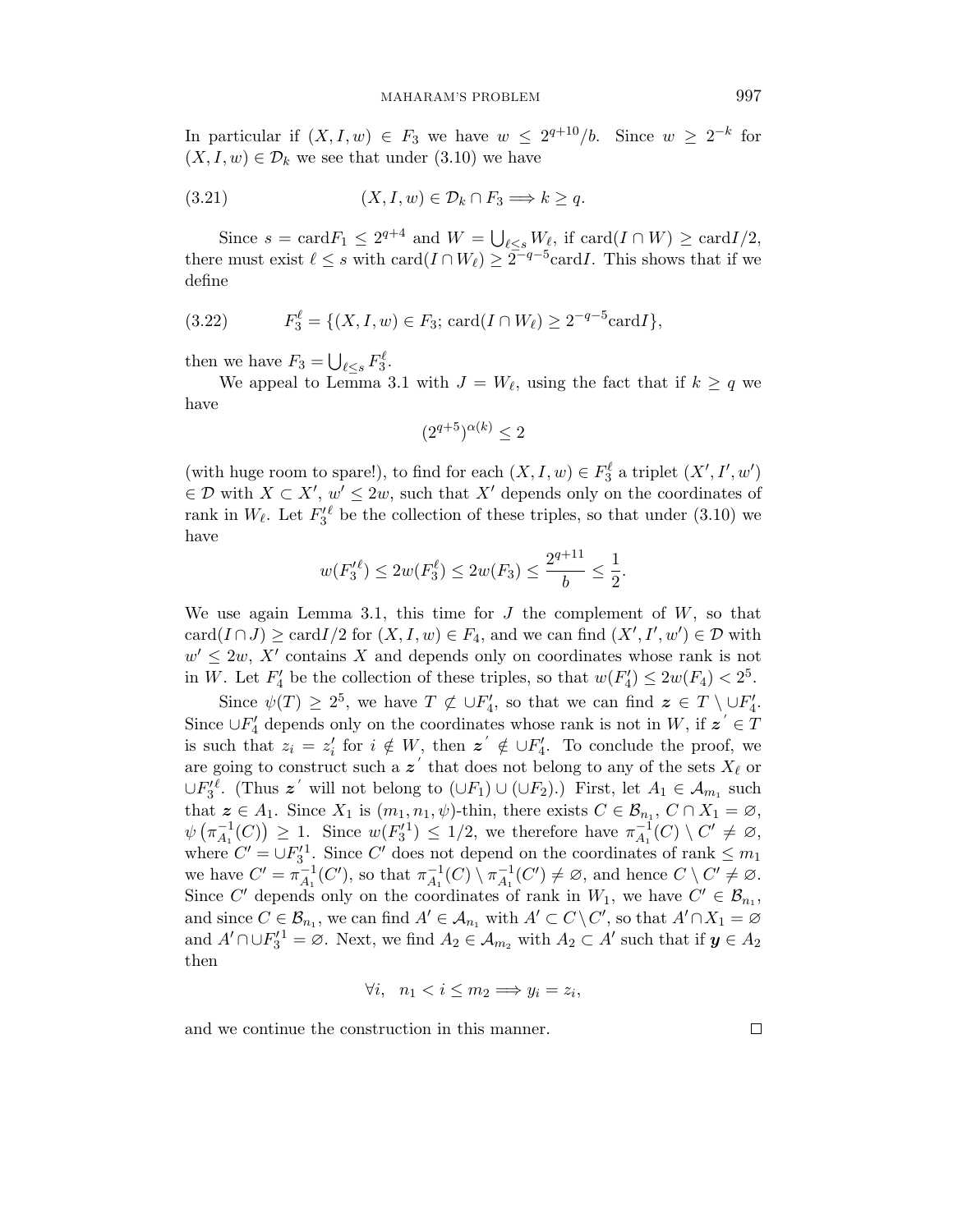## 4. The construction

Given an integer  $p$ , we will make a construction "with  $p$  levels", and we will then take a kind of limit as  $p \to \infty$ . We consider the sequence  $\alpha(k)$  as in  $(3.3)$ , and we fix a sequence  $(M(k))$  to be specified later. The only requirement is that this sequence increases fast enough. We recall the class  $D$  constructed in the previous section.

We construct classes  $(\mathcal{E}_{k,p})_{k\leq p}$ ,  $(\mathcal{C}_{k,p})_{k\leq p}$  of marked weighted sets, and submeasures  $(\varphi_{k,p})_{k\leq p}$  as follows. First, we set

$$
\mathcal{C}_{p,p} = \mathcal{E}_{p,p} = \mathcal{D}, \qquad \varphi_{p,p} = \varphi_{\mathcal{D}} = \psi.
$$

Having defined  $\varphi_{k+1,p}, \mathcal{E}_{k+1,p}, \mathcal{C}_{k+1,p}$ , we then set

$$
\mathcal{E}_{k,p} = \left\{ (X, I, w); \ X \in \mathcal{B}, \ X \text{ is } (I, \varphi_{k+1,p})\text{-thin},\right.
$$

$$
\text{card}I \le M(k), \ w = 2^{-k} \left( \frac{M(k)}{\text{card}I} \right)^{\alpha(k)} \right\}
$$

$$
\mathcal{C}_{k,p} = \mathcal{C}_{k+1,p} \cup \mathcal{E}_{k,p}, \qquad \varphi_{k,p} = \varphi_{\mathcal{C}_{k,p}}.
$$

To take limits, we fix an ultrafilter  $\mathcal U$  on  $\mathbb N^*$  and we define the class  $\mathcal E_k$  of marked weighted sets by

(4.1) 
$$
(X, I, w) \in \mathcal{E}_k \Longleftrightarrow \{p; (X, I, w) \in \mathcal{E}_{k, p}\} \in \mathcal{U}.
$$

Of course, one can also work with subsequences if one so wishes. It seems plausible that with further effort one might prove that  $(X, I, w) \in \mathcal{E}_k$  if and only if  $(X, I, w) \in \mathcal{E}_{k,p}$  for all p large enough, but this fact, if true, is not really relevant for our main purpose.

We define

$$
\mathcal{C}_k = \mathcal{D} \cup \bigcup_{\ell \geq k} \mathcal{E}_\ell = \mathcal{C}_{k+1} \cup \mathcal{E}_k; \ \ \nu_k = \varphi_{\mathcal{C}_k}; \ \ \nu = \nu_1.
$$

Let us assume that

(4.2) 
$$
M(k) \ge 2^{(k+5)/\alpha(k)}.
$$

Then if  $w < 2^5$  and  $(X, I, w) \in \mathcal{E}_{r,p}$ , since

(4.3) 
$$
w = 2^{-r} \left(\frac{M(r)}{\operatorname{card} I}\right)^{\alpha(r)} \ge \frac{2^5}{\operatorname{card} I^{\alpha(r)}},
$$

r remains bounded independently of p. It then follows from (4.1) that if  $w < 2^5$ we have

(4.4) 
$$
(X, I, w) \in \mathcal{C}_k \Longleftrightarrow \{p; (X, I, w) \in \mathcal{C}_{k, p}\} \in \mathcal{U}.
$$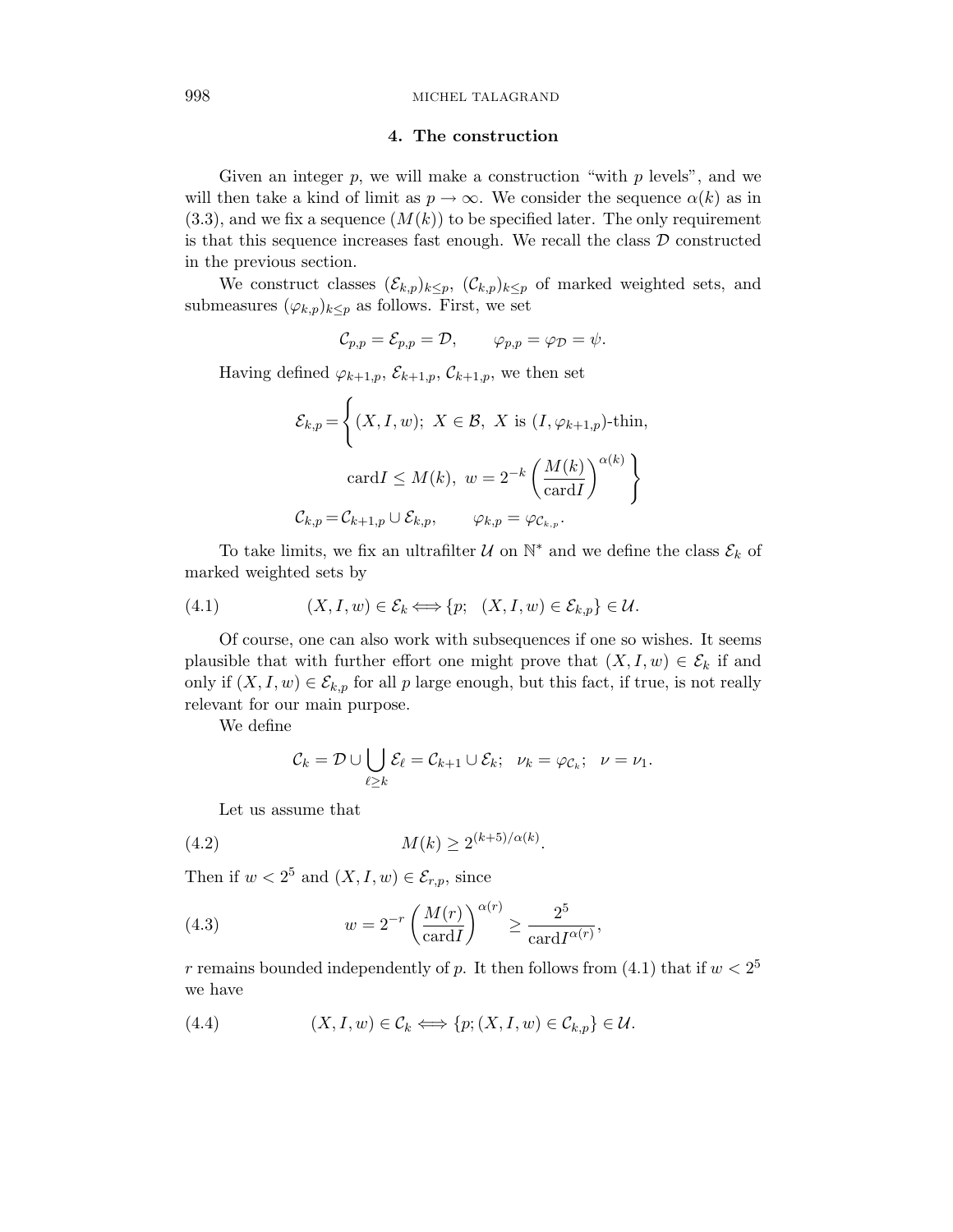THEOREM 4.1. We have  $\nu(T) > 0$ ,  $\nu$  is exhaustive,  $\nu$  is pathological, and  $\nu$  is not uniformly exhaustive.

The hard work will of course be to show that  $\nu(T) > 0$  and that  $\nu$  is exhaustive, but the other two claims are consequences of Proposition 3.2, since  $\nu \leq \psi$ .

It could be of interest to observe that the submeasure  $\nu$  has nice invariant properties. For each  $n$  it is invariant under any permutation of the elements of  $T_n$ . It was observed by Roberts [15] that if there exists an exhaustive submeasure that is not uniformly exhaustive, this submeasure can be found with the above invariance property. This observation was very helpful to the author, as it pointed to the rather canonical construction of  $\psi$ .

#### 5. The main estimate

Before we can say anything at all about  $\nu$ , we must of course control the submeasures  $\varphi_{k,p}$ . Let us define

$$
c_1 = 2^4; \quad c_{k+1} = c_k 2^{2\alpha(k)}
$$

so that since  $\sum_{k\geq 1} \alpha(k) \leq 1/2$  we have

$$
(5.1) \t\t c_k \le 2^5.
$$

THEOREM 5.1. If the sequence  $M(k)$  satisfies

(5.2) 
$$
M(k) \ge 2^{2k+10} 2^{(k+5)/\alpha(k)} (2^3 + N(k-1)),
$$

then

(5.3) 
$$
\forall p, \forall k \leq p, \quad \varphi_{k,p}(T) \geq c_k.
$$

Of course (5.2) implies (4.2). It is the only requirement we need on the sequence  $(M(k))$ .

The proof of Theorem 5.1 resembles that of Proposition 3.6. The key fact is that the class  $\mathcal{E}_{k,p}$  has to a certain extent the property of  $\mathcal{D}_k$  stressed in Lemma 3.1, at least when the set  $J$  is not too complicated.

The following lemma expresses such a property when  $J$  is an interval. We recall the notation  $(X)<sub>n</sub>$  of  $(2.8)$ .

LEMMA 5.2. Consider  $(X, I, w) \in \mathcal{E}_{k,p}$ ,  $k < p$ , and  $m_0 < n_0$ . Let  $I' =$  $I\cap ]m_0,n_0]$  and  $A\in\mathcal{A}_{m_0}$ . Then if  $X'=\left(\pi_A^{-1}\right)$  $\left(\overline{A}^1(X)\right)_{n_0}$  we have  $(X', I', w') \in \mathcal{E}_{k,p}$ where  $w' = w(\text{card} I / \text{card} I')^{\alpha(k)}$ .

*Proof.* It suffices to prove that X' is  $(I', \varphi_{k+1,p})$ -thin. Consider  $m, n \in I'$ ,  $m < n$ , so that  $m_0 < m < n \le n_0$ . Consider  $A_1 \in \mathcal{A}_m$ , and set  $A_2 = \pi_A(A_1) \subset A$ ,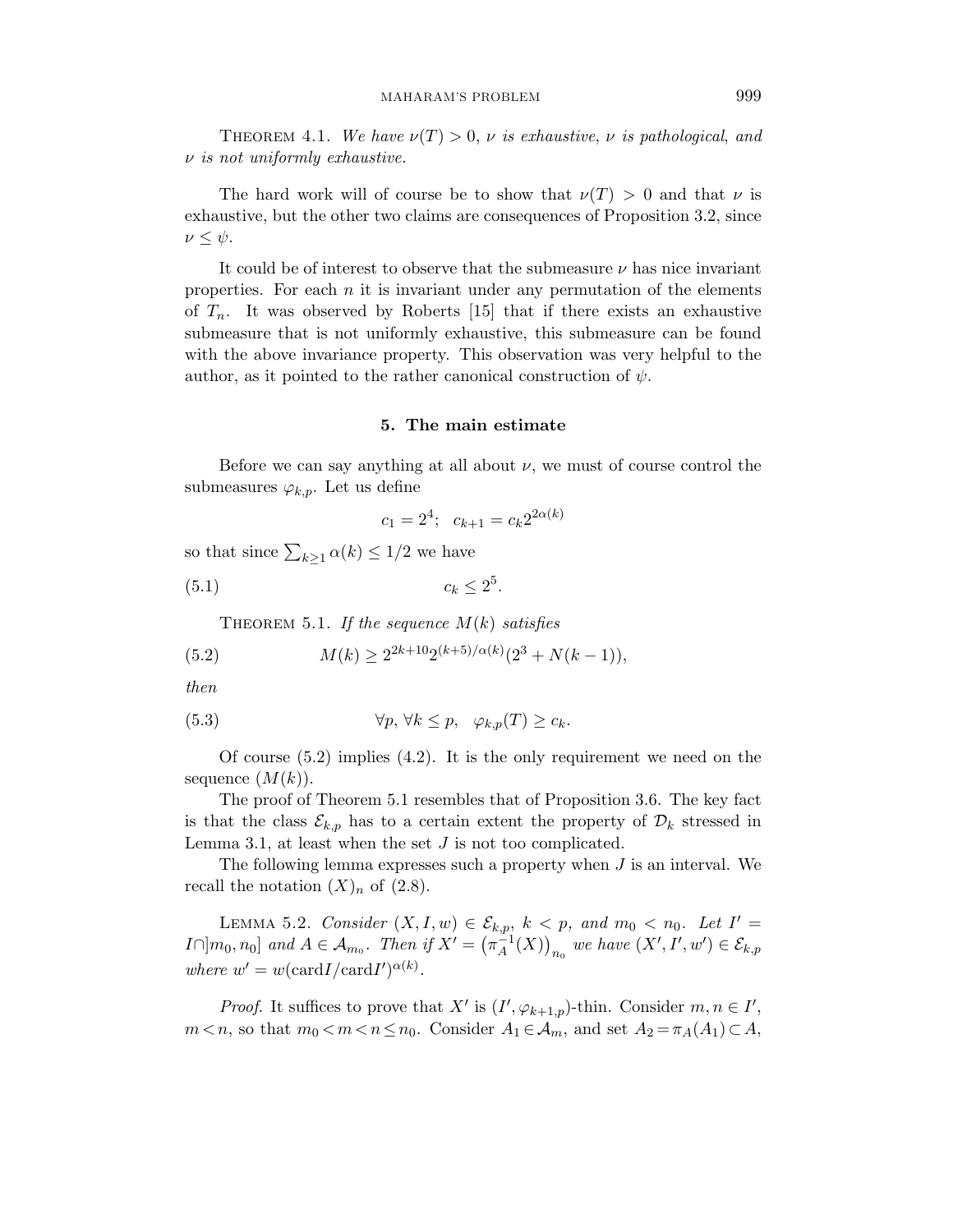so that  $A_2 \in \mathcal{A}_m$ . Since X is  $(m, n, \varphi_{k+1,p})$ -thin, there exists  $C \subset A_2, C \in \mathcal{B}_n$ , with  $C \cap X = \emptyset$ ,  $\varphi_{k+1,p}(\pi_{A_2}^{-1})$  $\overline{A_2}^{-1}(C)$   $\geq$  1. Let  $C' = A_1 \cap \pi_{A_2}^{-1}$  $^{-1}_{A_2}(C)$ , so that  $C' \in \mathcal{B}_n$ .

We observe that if a set  $B$  does not depend on the coordinates of rank  $\leq m$ , we have

$$
\pi_{A_1}^{-1}(B) = B = \pi_{A_1}^{-1}(B \cap A_1).
$$

Using this for  $B = \pi_{A_2}^{-1}$  $^{-1}_{A_2}(C)$ , we get that  $\pi^{-1}_{A_1}$  $\overline{A}_1^{-1}(C') = \pi_{A_2}^{-1}$  $\overline{A}_2^{-1}(C)$ , and consequently  $\varphi_{k+1,p}$   $\left(\pi^{-1}_{A_1}\right)$  $^{-1}_{A_1}(C')\geq 1.$ 

It remains only to prove that  $C' \cap X' = \emptyset$ . This is because on  $A_1$  the maps  $\pi_A$  and  $\pi_{A_2}$  coincide, so that, since  $C' \subset A_1$ , we have  $\pi_A(C') = \pi_{A_2}(C') \subset C$ and hence  $\pi_A(C') \cap X = \emptyset$ . Thus  $C' \cap \pi_A^{-1}$  $_{A}^{-1}(X) = \varnothing$  and since  $C' \in \mathcal{B}_n$  we have  $C' \cap X' = \varnothing$ .  $\Box$ 

Given  $p$ , the proof of Theorem 5.1 will go by decreasing induction over  $k$ . For  $k = p$ , the result is true since by Proposition 3.2 we have  $\varphi_{p,p}(T) = \psi(T) \geq$  $2^5 \geq c_k$ .

Now we proceed to the induction step from  $q + 1$  to q. Considering  $F \subset$  $\mathcal{C}_{q,p}$ , with  $w(F) < c_q$ , our goal is to show that  $\cup F \neq T$ . Since  $\mathcal{C}_{q,p} = \mathcal{C}_{q+1,p} \cup \mathcal{E}_{q,p}$ we have  $F = F_1 \cup F_2$ ,  $F_1 \subset \mathcal{E}_{q,p}$ ,  $F_2 \subset \mathcal{C}_{q+1,p}$ .

Let  $F_2' = F_2 \cap \bigcup_{k < q} \mathcal{D}_k$ . When  $(X, I, w) \in \mathcal{D}_k$  we have  $w \geq 2^{-k} \geq 2^{-q}$ , and thus

$$
2^{-q} \text{card} F_2' \le w(F_2') \le w(F) \le c_q \le 2^5
$$

so that card  $F'_2 \leq 2^{q+5}$ . Also, for  $(X, I, w) \in \mathcal{D}_k$  we have card  $I \leq N(k)$ , so that if

(5.4) 
$$
I^* = \bigcup \{ I; (X, I, w) \in F_2' \}
$$

then

(5.5) 
$$
\operatorname{card} I^* \leq t' := 2^{q+5} N(q-1).
$$

When  $(X, I, w) \in \mathcal{E}_{q,p}$  we have  $w \ge 2^{-q}$ . Thus

$$
2^{-q} \operatorname{card} F_1 \le w(F_1) \le w(F) \le c_q \le 2^5
$$

and thus  $s := \text{card} F_1 \leq 2^{q+5}$ . Also, when  $(X, I, w) \in \mathcal{E}_{q,p}$ ,

$$
2^{-q} \left(\frac{M(q)}{\operatorname{card} I}\right)^{\alpha(q)} = w \le 2^5
$$

so that

(5.6) card $I \ge M(q)2^{-(q+5)/\alpha(q)}$ 

and hence, if

$$
(5.7) \t\t t = 2^{q+8} + t'
$$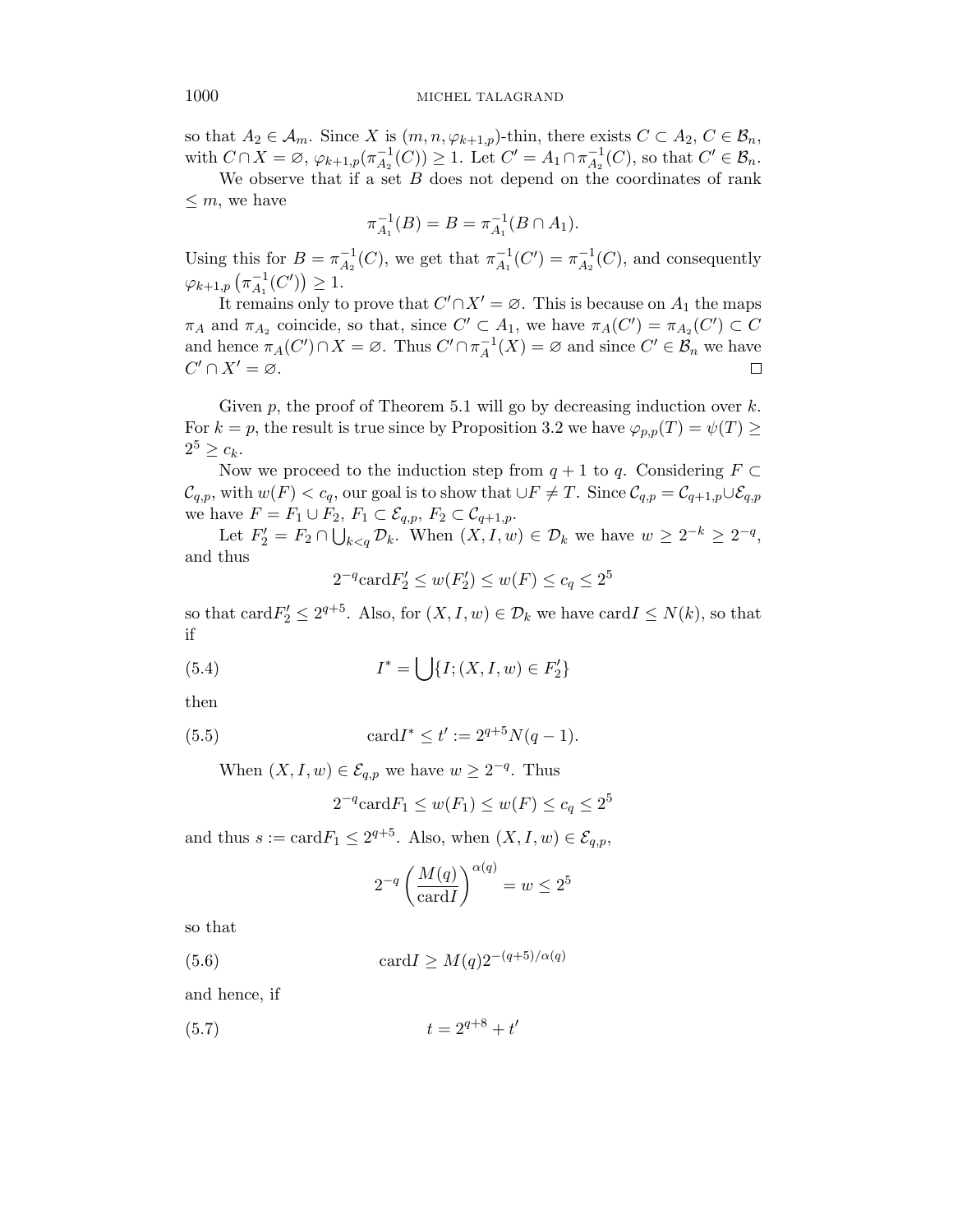under (5.2) then card  $I \geq st$  where  $s = \text{card} F_1$ . Now following the proof of Proposition 3.6, we appeal to Roberts' selection lemma to enumerate  $F_1$  as  $(X_{\ell}, I_{\ell}, w_{\ell})_{\ell \leq s}$  and find sets  $J_1 \prec J_2 \prec \cdots \prec J_s$  with  $\text{card} J_{\ell} = t$  and  $J_{\ell} \subset I_{\ell}$ . Then appealing to the counting argument of Proposition 3.6, but instead of allowing in (3.17) all the values of  $u(\ell) \leq t - 1$ , we now restrict the choice of  $u(\ell)$  by

$$
u(\ell)\in U_\ell=\{u;1\leq u\leq t-1,I^*\cap]i_{u,\ell},i_{u+1,\ell}]=\varnothing\}.
$$

We observe that by (5.5) and (5.7), card $U_{\ell} \geq 2^{q+8} - 1$ .

The counting argument then allows us to find  $u$  such that (since  $w(F_2)$ )  $\leq 2^5$ 

$$
S(\boldsymbol{u}) \le \frac{2}{2^{q+8}-1} w(F_2) \le 2^{-q-1}.
$$

Using the notation (3.18) we have thus constructed intervals  $W_{\ell} = ]m_{\ell}, n_{\ell}],$  $\ell \leq s$ , with  $n_{\ell} \leq m_{\ell+1}$ , in such a manner that  $X_{\ell}$  is  $(m_{\ell}, n_{\ell}, \varphi_{q+1,p})$ -thin and that if  $F_3$  is defined by  $(3.19)$ ,

(5.8) 
$$
w(F_3) \le 2^{-q-1} \le \frac{1}{4}.
$$

Moreover, if  $W = \bigcup_{\ell \leq s} [m_\ell, n_\ell]$  we have ensured that

$$
(X,I,w)\in F_2'\Longrightarrow W\cap I=\varnothing,
$$

so that in particular if we define  $F_4$  by  $(3.20)$  then

(5.9) 
$$
(X, I, w) \in F_4, (X, I, w) \in \bigcup_{k < q} \mathcal{D}_k \Longrightarrow W \cap I = \varnothing.
$$

As before, (5.8) implies that if  $(X, I, w) \in \mathcal{D}_k \cap F_3$ , then  $k \geq q$ . Let us define the classes  $F_3^{\ell}$ ,  $\ell \leq s$  by

$$
F_3^{\ell} = \{ (X, I, w) \in F_3; \, \text{card}(I \cap W_{\ell}) \ge 2^{-q-6} \text{card} I \},
$$

so that  $F_3 = \bigcup_{\ell \leq s} F_3^{\ell}$ , since  $s \leq 2^{q+5}$ .

LEMMA 5.3. Consider  $(X, I, w) \in F_3^{\ell}$  and  $A \in \mathcal{A}_{m_{\ell}}$ . Then there is  $(X', I', w')$  in  $C_{q+1,p}$  with  $X' \supset \pi_A^{-1}$  $_{A}^{-1}(X), X' \in \mathcal{B}_{n_{\ell}}, w' \leq 2w.$ 

*Proof.* If  $(X, I, w) \in \mathcal{D}$  we have already proved this statement in the course of the proof of Proposition 3.6, and so, since  $\mathcal{C}_{q+1,p} = \mathcal{D} \cup \bigcup_{q+1 \leq r \leq p} \mathcal{E}_{r,p}$ , it suffices to consider the case where  $(X, I, w) \in \mathcal{E}_{r,p}, r \geq q+1$ . In that case, if  $I' = I \cap W_{\ell},$ 

$$
\left(\frac{\operatorname{card} I}{\operatorname{card} I'}\right)^{\alpha(r)} \le (2^{q+6})^{\alpha(r)} \le 2
$$

and the result follows from Lemma 5.2.

 $\Box$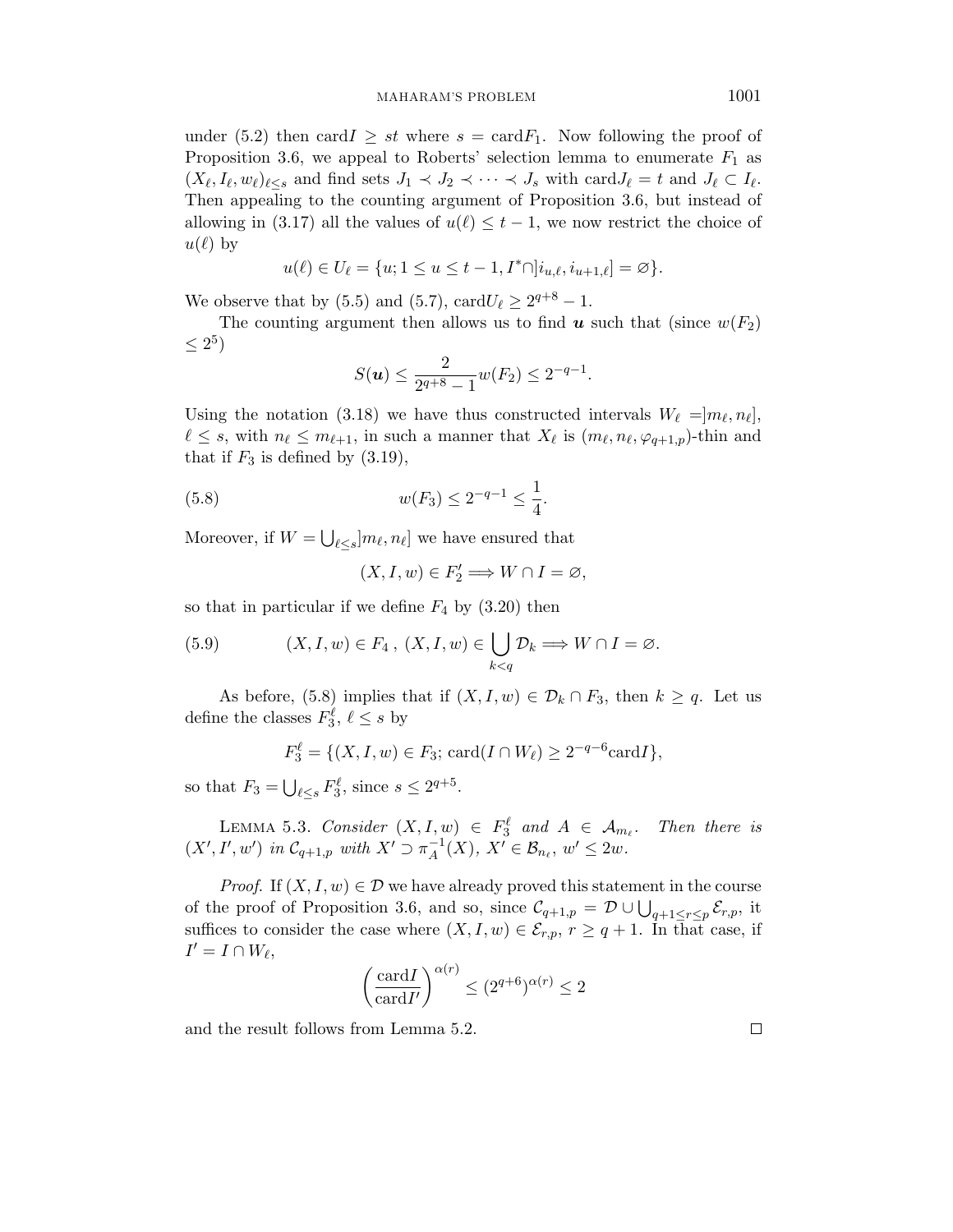COROLLARY 5.4. Consider  $A \in \mathcal{A}_{m_{\ell}}$ . Then there is  $A' \in \mathcal{A}_{n_{\ell}}$  such that  $A' \subset A$ ,  $A' \cap X_{\ell} = \varnothing$  and  $A' \cap \cup F_3^{\ell} = \varnothing$ .

*Proof.* Lemma 5.3 shows that  $\pi_A^{-1}$  $\overline{A}^1(\cup F_3^{\ell}) \subset C',$  where  $C' \in \mathcal{B}_{n_{\ell}}$  and  $\varphi_{q+1,p}(C') \leq 2w(F_3^{\ell}) \leq 1/2$ . Since  $X_{\ell}$  is  $(m_{\ell}, n_{\ell}, \varphi_{q+1,p})$ -thin, there is  $C \in \mathcal{B}_{n_{\ell}}$ ,  $C \subset A, C \cap X = \varnothing$  with  $\varphi_{q+1,p}(\pi_A^{-1})$  $_{A}^{-1}(C)$   $\geq$  1. Thus we cannot have  $\pi^{-1}_A$  $_{A}^{-1}(C) \subset C'$  and hence since both these sets belong to  $\mathcal{B}_{n_{\ell}}$  we can find  $A_1 \in \mathcal{A}_{n_\ell}$  with

$$
A_1 \subset \pi_A^{-1}(C) \setminus C' \subset \pi_A^{-1}(C) \setminus \pi_A^{-1}(\cup F_3^{\ell}).
$$

Now,  $A' = \pi_A(A_1) \in \mathcal{A}_{n_\ell}, A' \cap \cup F_3^{\ell} = \emptyset, A' \subset C$ , so that  $A' \cap X_{\ell} = \emptyset$ .  $\Box$ 

We now construct a map  $\Xi : T \to T$  with the following properties. For  $y \in T, z = \Xi(y)$  is such that  $z_i = y_i$  whenever  $i \notin W = \bigcup_{\ell \leq s} ]m_{\ell}, n_{\ell}].$ Moreover, for each  $\ell$ , and each  $A \in \mathcal{A}_{m_{\ell}}$ , there exists  $A' \in \mathcal{A}_{n_{\ell}}$  with

$$
\mathbf{y} \in A \Longrightarrow \Xi(\mathbf{y}) \in A',
$$

and A' satisfies  $A' \cap X_{\ell} = \emptyset$  and  $A' \cap \bigcup F_3^{\ell} = \emptyset$ .

The existence of this map is obvious from Corollary 5.4. It satisfies

(5.10) 
$$
\ell \leq s \Longrightarrow \Xi(T) \cap X_{\ell} = \varnothing, \ \ \Xi(T) \cap \cup F_3^{\ell} = \varnothing.
$$

It has the further property that for each integer  $j$  the first  $j$  coordinates of  $\Xi(y)$  depend only on the first j coordinates of y.

We recall that  $F_4$  is as in (3.20).

LEMMA 5.5. We have  $\varphi_{q+1,p}(\Xi^{-1}(\cup F_4)) < c_{q+1}.$ 

*Proof of Theorem* 5.1. Using the induction hypothesis  $\varphi_{q+1,p}(T) \geq c_{q+1}$ we see that there is  $y$  in  $T \setminus \Xi^{-1}(\cup F_4)$ , so that  $\Xi(y) \notin \cup F_4$ . Combining with (5.10) we see that  $\Xi(\mathbf{y}) \notin \bigcup_{\ell \leq s} X_{\ell} = \bigcup F_1$ ,  $\Xi(\mathbf{y}) \notin \bigcup F_3$ , so that  $\Xi(\mathbf{y}) \notin \bigcup F$ .

*Proof of Lemma* 5.5. We prove that if  $(X, I, w) \in F_4$ , then  $\varphi_{q+1,p}(\Xi^{-1}(X))$  $\leq w2^{2\alpha(q)}$ . This suffices since  $w(F_4) < c_q$ .

Case 1.  $(X, I, w) \in \mathcal{D}_k$ ,  $k < q$ . In that case, by (5.9),  $I \cap W = \emptyset$ , so that  $\Xi^{-1}(X) = X$  and thus  $\varphi_{q+1,p}(\Xi^{-1}(X)) = \varphi_{q+1,p}(X) \leq w$ .

Case 2. We have  $(X, I, w) \in \mathcal{D}_k$ ,  $k \geq q$ . We use Lemma 3.1 with  $J = \mathbb{N}^* \setminus W$  and the fact that  $\alpha(k) \leq \alpha(q) \leq (q+5)^{-3}$ . This has already been done in the previous section.

Case 3.  $(X, I, w) \in \mathcal{E}_{r,p}$  for some  $q + 1 \leq r < p$ . In a first stage we prove the following. Whenever  $m, n \in I$  are such that  $m < n$ , and  $[m, n] \cap W =$  $\varnothing$ , then  $\Xi^{-1}(X)$  is  $(m, n, \varphi_{r+1,p})$ -thin. Since for each integer j the first j coordinates of  $\Xi(y)$  depend only on the first j coordinates of y, whenever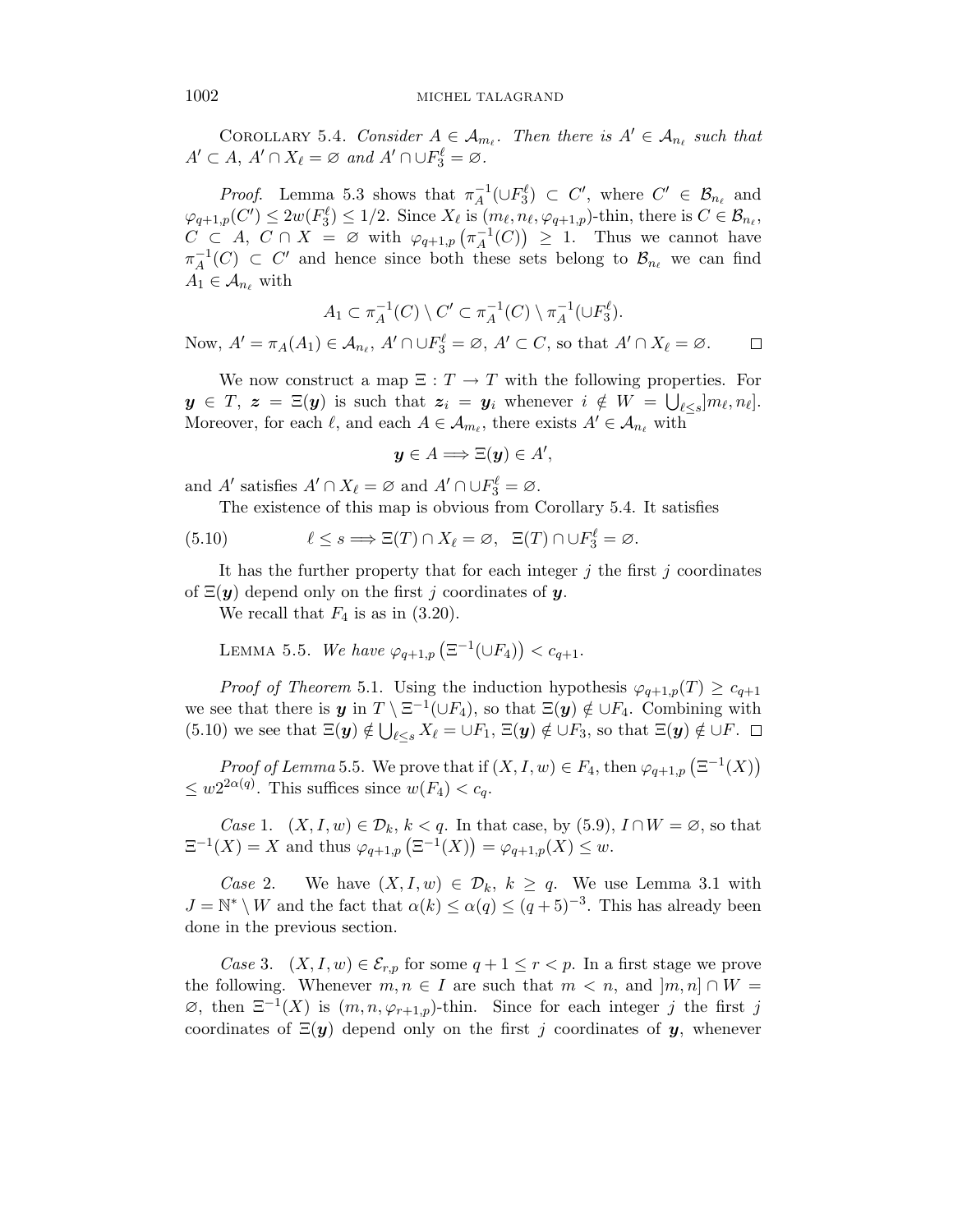$A \in \mathcal{A}_m$  there is  $A' \in \mathcal{A}_m$  with  $\Xi(A) \subset A'$ . Since X is  $(m, n, \varphi_{r+1,p})$ -thin we can find  $C' \in \mathcal{B}_n$  with  $C' \cap X = \emptyset$ ,  $C' \subset A'$ , and  $\varphi_{r+1,p}(\pi_{A'}^{-1}(C')) \geq 1$ . We first prove that

(5.11) 
$$
\Xi\left(\pi_A\left(\pi_{A'}^{-1}(C')\right)\right) \subset C'.
$$

Consider  $\tau_1, \ldots, \tau_m$  and  $\tau'_1, \ldots, \tau'_m$  such that

$$
A = \{ \mathbf{z} \in T; \ \forall i \leq m, \ z_i = \tau_i \},
$$
  

$$
A' = \{ \mathbf{z} \in T; \ \forall i \leq m, \ z_i = \tau'_i \}.
$$

Consider  $y \in \pi_{A'}^{-1}(C')$ . Then there exists  $y' \in C'$  with  $y_i = y'_i$  for  $i > m$ . Thus  $y'' = \pi_A(y)$  is such that  $y''_i = \tau_i$  for  $i \leq m$ , and  $y''_i = y'_i$  for  $i > m$ , so that  $\mathbf{z} = \Xi(\mathbf{y}'')$  is such that  $z_i = \tau'_i$  for  $i < m$ . Moreover  $z_i = y''_i$  for  $i \notin W$ , and since  $[m, n] \cap W = \emptyset$ , we have  $z_i = y''_i = y'_i$  for  $m < i \leq n$ . Since  $C' \subset A'$ , we have  $y_i' = \tau_i'$  for  $i < m$ , so that  $z_i = y_i'$  for all  $i \leq n$ , and thus  $z \in C'$  because  $y' \in C' \in \mathcal{B}_n$ . Since y is arbitrary this proves (5.11).

Let  $C = \Xi^{-1}(C') \cap A \in \mathcal{B}_n$ , so that (5.11) implies that

$$
\pi_{A'}^{-1}(C') \subset \pi_A^{-1}\left(\Xi^{-1}(C')\right) = \pi_A^{-1}(C),
$$

so that  $\varphi_{r+1,p}(\pi_A^{-1})$  $\binom{-1}{A}(C)$  ≥ 1 and since  $C \cap \Xi^{-1}(X) = \emptyset$  we have proved that  $\Xi^{-1}(X)$  is  $(m, n, \varphi_{r+1,p})$ -thin.

For each  $\ell \leq 1$ , consider the largest element  $i(\ell)$  of I that is  $\leq m_{\ell}$ . (Trivial modifications of the argument take care of the case where  $I$  has no elements  $\leq m_{\ell}$ ). Let

$$
I' = I \setminus (W \cup \{i(1), \ldots, i(s)\}),
$$

so that, since  $\text{card}(I \setminus W) \geq \text{card}I/2$ , we have

$$
card I' \ge \frac{card I}{2} - s \ge \frac{card I}{2} - 2^{q+5} \ge \frac{card I}{4},
$$

using (5.6) and (5.2). We claim that  $\Xi^{-1}(X)$  is  $(m, n, \varphi_{r+1,p})$ -thin whenever  $m < n, m, n \in I'$ . To see this, consider the smallest element n' of I such that  $m < n'$ . Then  $n' \leq n$ , so it suffices to show that  $\Xi^{-1}(X)$  is  $(m, n', \varphi_{r+1,p})$ -thin. By the first part of the proof, it suffices to show that  $W\cap[m,n'] = \emptyset$ . Assuming  $W_{\ell} \cap [m, n'] \neq \emptyset$ , we see that  $m_{\ell} < n'$ . Since  $m \notin W_{\ell}$  we have  $m \leq i(\ell)$  and since  $m \neq i(\ell)$ , we have  $m < i(\ell) \leq m_{\ell}$ , contradicting the choice of n'.

Let  $w' = w(\text{card } I / \text{card } I')^{\alpha(q)} \leq w2^{2\alpha(q)}$ . Then, obviously,  $(\Xi^{-1}(X), I', w')$  $\in \mathcal{E}_{r,q}$ , so that  $\varphi_{q+1,p}(\Xi^{-1}(X)) \leq w2^{2\alpha(q)}$ .  $\Box$ 

# 6. Exhaustivity

LEMMA 6.1. Consider  $B \in \mathcal{B}$  and  $a > 0$ . If  $\nu_k(B) < a$  then

$$
\{p; \varphi_{k,p}(B) < a\} \in \mathcal{U}.
$$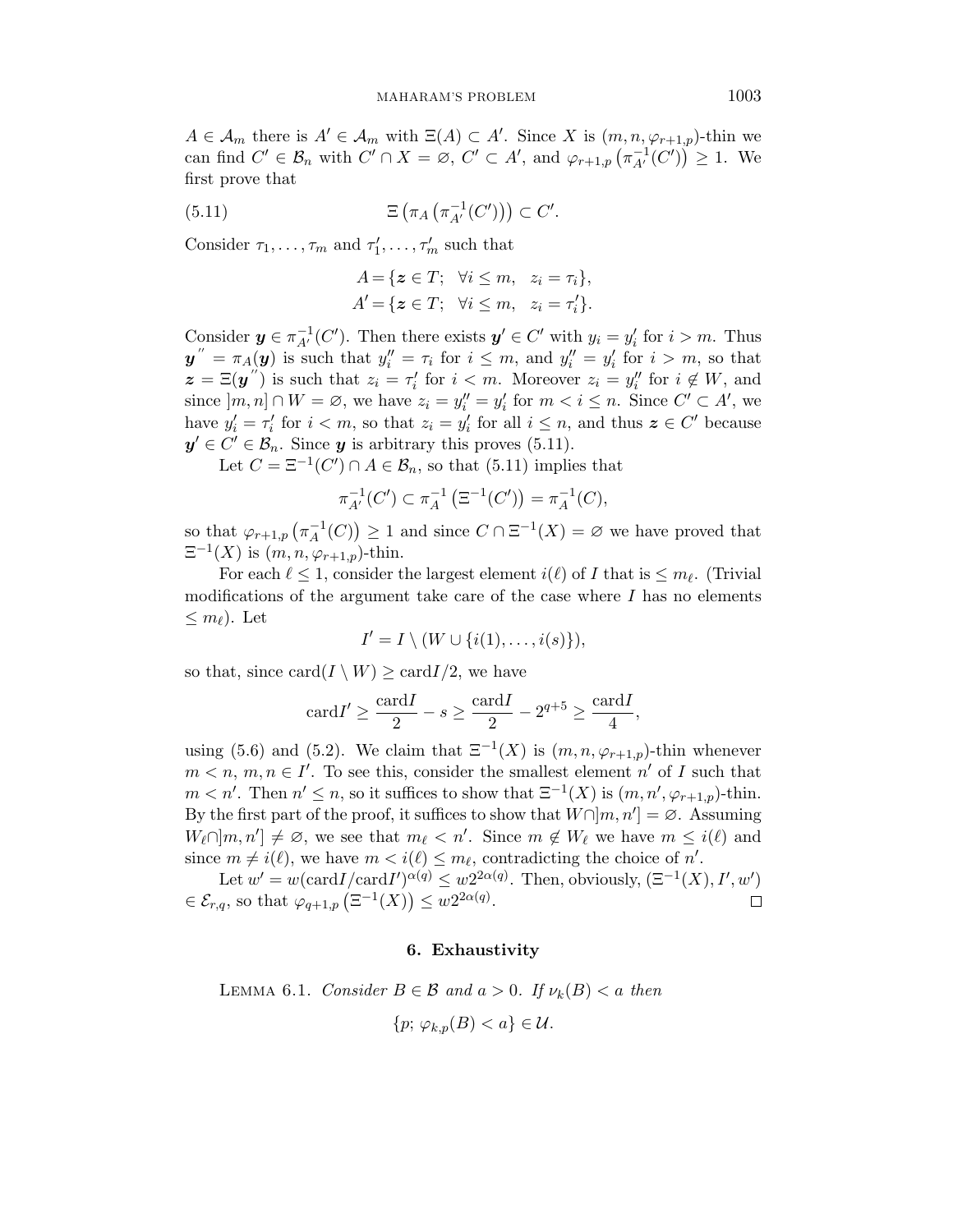*Proof.* By definition of  $\nu_k = \varphi_{\mathcal{C}_k}$ , there exists a finite set  $F \subset \mathcal{C}_k =$  $\mathcal{D} \cup \bigcup_{r \geq k} \mathcal{E}_r$  with  $w(F) < a$  and  $\cup F \supset B$ . By definition of  $\mathcal{E}_r$ , for  $(X, I, w) \in \mathcal{E}_r$ ,

$$
\{p; (X, I, w) \in \mathcal{E}_{r,p}\} \in \mathcal{U},
$$

so that since  $\mathcal{C}_{k,p} = \mathcal{D} \cup \bigcup_{k \leq r < p} \mathcal{E}_{r,p}$  we have  $\{p; F \subset \mathcal{C}_{k,p}\} \in \mathcal{U}$  and thus  $\varphi_{k,p}(B) \leq w(F) < a$  for these p.  $\Box$ 

COROLLARY 6.2. We have  $\nu(T) \geq 16$ .

*Proof.* By Lemma 6.1, and since  $\varphi_{1,p}(T) \geq c_1 = 16$ , by Theorem 5.1.  $\Box$ 

The next lemma is a kind of converse to Lemma 6.1, and lies much deeper.

LEMMA 6.3. Let  $B \in \mathcal{B}$  with  $\nu_k(B) \geq 4$ . Then

$$
\{p; \varphi_{k,p}(B) \ge 1\} \in \mathcal{U}.
$$

*Proof.* Consider n such that  $B \in \mathcal{B}_n$ , and assume for contradiction that

$$
U = \{p; \varphi_{k,p}(B) < 1\} \in \mathcal{U}.
$$

Thus, for  $p \in U$ , we can find  $F_p \subset \mathcal{C}_{k,p}$  with  $B \subset \bigcup F_p$  and  $w(F_p) \leq 1$ . Let

$$
F_p^1 = \{(X, I, w) \in F_p; \text{ card}(I \cap \{1, ..., n\}) \ge \text{card}I/2\},
$$
  

$$
F_p^2 = F_p \setminus F_p^1 = \{(X, I, w) \in F_p; \text{ card}(I \cap \{1, ..., n\}) < \text{card}I/2\}.
$$

Using Lemmas 3.1 and 5.2 we find a family  $F_p^{\sim}$  of triples  $(X', I', w')$  in  $\mathcal{C}_{k,p}$  with  $\cup F_p^{\sim} \supset \cup F_p^1$ ,  $w(F_p^{\sim}) \leq 2$  and  $I' \subset \{1, \ldots, n\}$ ,  $X' \in \mathcal{B}_n$ , so that  $\cup F_p^{\sim} \in \mathcal{B}_n$ .

We claim that  $B \subset \cup F_p^{\sim}$ . For, otherwise, since B and  $\cup F_p^{\sim}$  both belong to  $\mathcal{B}_n$ , we can find  $A \in \mathcal{A}_n$  with  $A \subset B \setminus \cup F_p^{\sim}$ , so that  $A \subset \cup F_p^2$ . By Lemma 5.2 again (or, to be exact, its obvious extension to the case  $n_0 = \infty$ ) and Lemma 3.1 we get

$$
\varphi_{k,p}(T)=\varphi_{k,p}\left(\pi_A^{-1}(\cup F_p^2)\right)\leq 2w(F_p^2)\leq 2,
$$

which is impossible because  $\varphi_{k,p}(T) \geq 16$ .

Using (3.12) and (4.3) we see that for  $(X', I', w') \in \mathcal{C}_{k,p}$  the value of card I' determines w'. Since  $X' \in \mathcal{B}_n$ , it follows that there exists a finite collection  $\mathcal{G}$ of triples  $(X, I, w)$  such that  $F_p^{\sim} \subset \mathcal{G}$  for all p. Thus there exists a set F such that  $\{p \in U; F_p^{\sim} = F\} \in \mathcal{U}$ . If follows from (4.4) that  $F \subset \mathcal{C}_k$  and it is obvious that  $B \subset \bigcup F$  and  $w(F) \leq 2$ , so that  $\nu_k(B) \leq 2$ , a contradiction.  $\Box$ 

COROLLARY 6.4. Consider a triplet  $(X, I, w)$  and k with card  $I \leq M(k)$ and

$$
w = 2^{-k} \left(\frac{M(k)}{\operatorname{card} I}\right)^{\alpha(k)}.
$$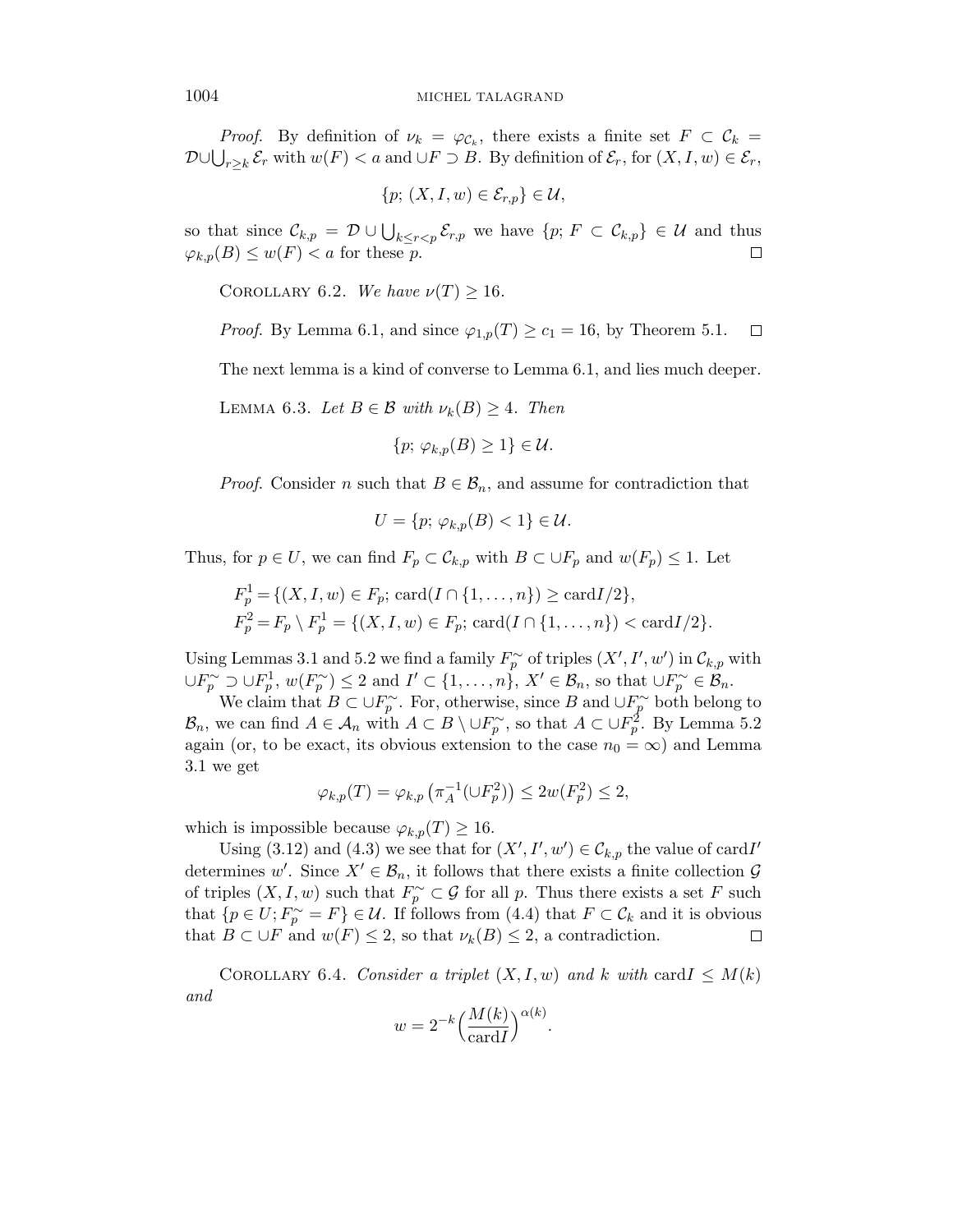Assume that X is  $(I, \nu_{k+1}/4)$ -thin, i.e.

(6.1)

$$
\forall m, n \in I, m < n, \quad \forall A \in \mathcal{A}_m, \exists C \in \mathcal{B}_n, C \cap X = \emptyset, \nu_{k+1} \left( \pi_A^{-1}(C) \right) \ge 4.
$$
\n
$$
\text{Then } (X, I, w) \in \mathcal{E}_k.
$$

*Proof.* If  $\nu_{k+1}(\pi_A^{-1})$  $A^{-1}(C)$ )  $\geq 4$  then by Lemma 6.3 we have  $\{p; \varphi_{k+1,p}(\pi_A^{-1})\}$  $_{A}^{-1}(C)$  $\geq 1$   $\in \mathcal{U}$  and

$$
\{p; (X, I, w) \in \mathcal{E}_{k,p}\} \supset \bigcap \{p; \varphi_{k+1,p}(\pi_A^{-1}(C)) \geq 1\} \in \mathcal{U},
$$

where the intersection is over all sets  $A, C$  as in (6.1).

 $\Box$ 

LEMMA 6.5. Consider a sequence  $(E_i)$  of B, and assume that these sets do not depend on the coordinates of rank  $\leq m$  for a certain m. Assume that

$$
\forall n, \quad \nu_k \left( \bigcup_{i \leq n} E_i \right) < 4.
$$

Then for each  $\alpha > 0$  there is  $C \in \mathcal{B}$ , which does not depend on the coordinates of rank  $\leq m$ , and such that  $\nu_k(C) \leq 8$  and  $\nu_k(E_i \setminus C) \leq \alpha$  for each i.

Proof. For each n, let

$$
U_n = \left\{ p; \, \varphi_{k,p} \bigg( \bigcup_{i \le n} E_i \bigg) < 4 \right\}
$$

so that  $U_n \in \mathcal{U}$  by Lemma 6.1. For  $p \in U_n$  we can find  $F_{n,p} \subset \mathcal{C}_{k,p}$  with  $\bigcup_{i\leq n} E_i \subset \cup F_{n,p}$  and  $w(F_{n,p}) \leq 4$ . For  $r \geq m+1$  we define

$$
F_{n,p}^r = \left\{ (X, I, w) \in F_{n,p}; \, \text{card}(I \cap \{m+1, \ldots, r-1\}) \le \frac{1}{2} \text{card} I; \\
\text{card}(I \cap \{m+1, \ldots, r\}) \ge \frac{1}{2} \text{card} I \right\},
$$

and

$$
F'_{n,p} = \left\{ (X, I, w) \in F_{n,p}; \, \text{card}(I \cap \{1, \ldots, m\}) \geq \frac{1}{4} \text{card} I \right\}.
$$

We use Lemmas 3.1 and 5.2 to find a set  $B \in \mathcal{B}_m$  with  $\varphi_{k,p}(B) \leq 8$  and  $B \supset$  $\cup F'_{n,p}$  so that since  $\varphi_{k,p}(T) \geq 16, B \neq T$  and thus there exists  $A_{n,p} \in \mathcal{A}_m$  with  $A_{n,p}$  ∩∪ $F'_{n,p} = \emptyset$ . We use again Lemmas 3.1 and 5.2 to see that for  $(X, I, w) \in$  $F_{n,p}^r$  we can find  $w' \leq 2w$  such that  $(X', I', w') = ((\pi_{A_n}^{-1})^r)^r$  $\overline{A}_{n,p}^{-1}(X))_{r},$   $I\cap \{m+1\}$  $1, \ldots, r$ ,  $w'$ )  $\in \mathcal{C}_{k,p}$ . We observe that X' does not depend on the coordinates of rank  $\leq m$ . Let  $F_{n,p}^{r}$  be the collection of the sets  $(X', I', w')$  for  $(X, I, w) \in F_{n,p}^{r}$ so that  $w(F_{n,p}') \leq 2w(F_{n,p}^r)$ . We claim that if  $E_i \in \mathcal{B}_j$  then

(6.2) 
$$
E_i \subset \bigcup_{r \leq j} \cup F'^r_{n,p}.
$$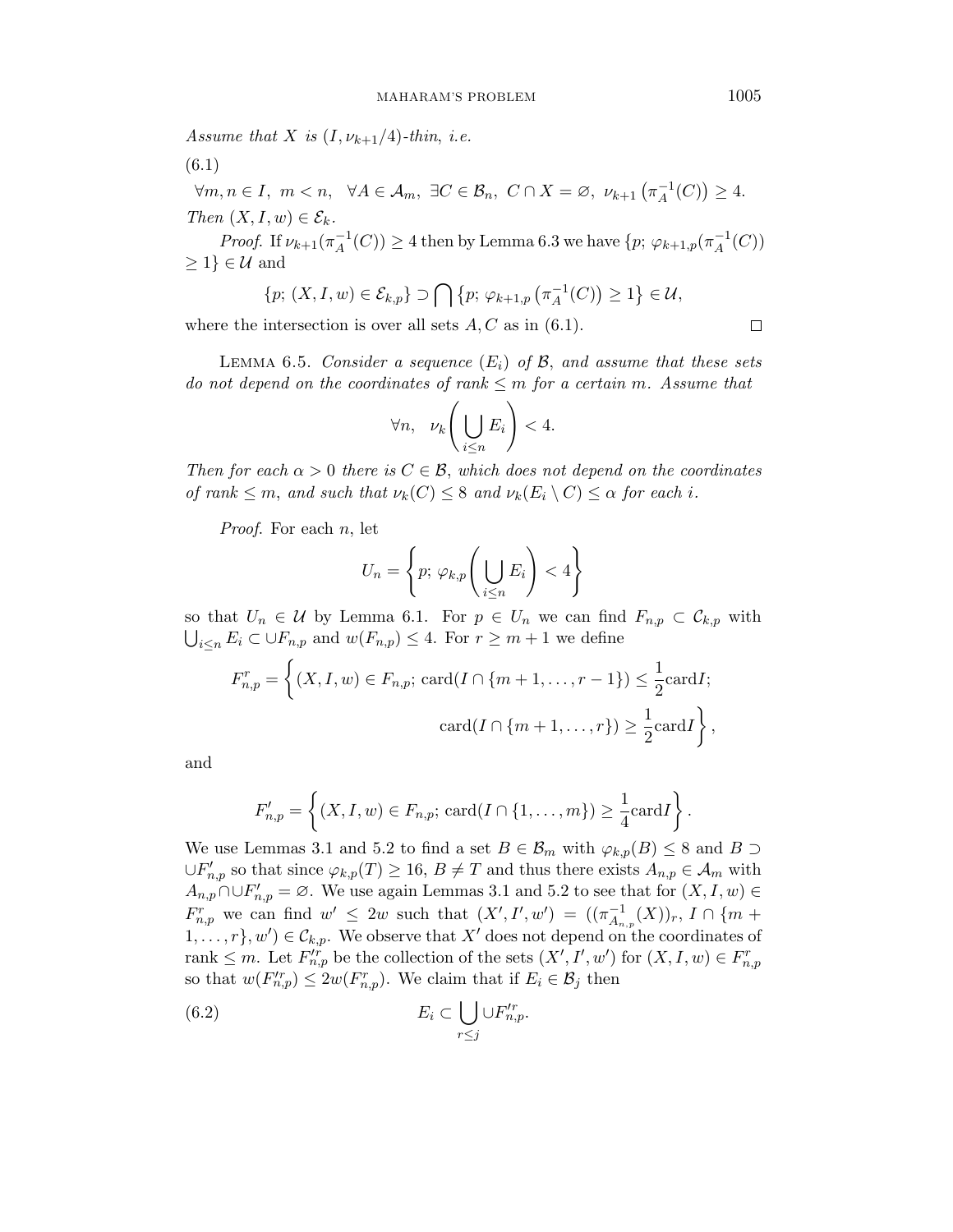Otherwise, since both sets depend only on the coordinates of rank  $\geq m$  and  $\leq j$ , and since  $A_{n,p} \in \mathcal{A}_m$ , we would find  $A \in \mathcal{A}_j$  with  $A \subset A_{n,p}$  and  $A \subset$  $E_i \setminus \bigcup_{r \leq j} \cup F'^{r}_{n,p}$ . Since  $\pi_{A_n}^{-1}$  $\overline{A}_{n,p}^{-1}(X) \cap A_{n,p} \supset X \cap A_{n,p}$ , this shows that  $A \subset$  $E_i \setminus \bigcup_{r \leq j} \bigcup_{r \leq n,p} F_{n,p}^r$ . Since  $A_{n,p} \cap \bigcup F'_{n,p} = \varnothing$ , we would have  $A \cap \bigcup F'_{n,p} = \varnothing$ . Also, since  $\overrightarrow{E_i} \subset \cup \overrightarrow{F}_{n,p}$ , we would have  $A \subset \cup \overrightarrow{F}_{n,p}$ , where

$$
F''_{n,p} = F_{n,p} \setminus \left( F'_{n,p} \cup \bigcup_{r \leq j} F^r_{n,p} \right)
$$
  

$$
\subset \left\{ (X, I, w) \in F_{n,p}; \text{ card } I \cap \{j+1, \dots\} \geq \frac{1}{4} \text{ card } I \right\}.
$$

A new application of Lemmas 3.1 and 5.2 then shows that  $T = \pi_A^{-1}$  $_A^{-1}(A)$  would satisfy  $\varphi_{k,p}(T) \leq 8$ , and this is impossible. So we have proved (6.2).

Given r, we prove, using (3.12) and (4.3), that  $F_{n,p}^{\prime r} \subset \mathcal{G}^r$  where  $\mathcal{G}^r$  is finite and does not depend on  $n$  or  $p$ . It should then be clear by  $(4.1)$  how to take limits as  $p \to \infty$ ,  $n \to \infty$  to define for  $r \geq m+1$  sets  $F^r \subset \mathcal{C}_k$  with  $\sum_{r\geq m+1} w(F^r) \leq 8$  such that  $E_i \subset \bigcup_{r\leq j} \cup F^r$  provided  $E_i \in B_j$ . The elements of  $\overline{F}^r$  are of the type  $(X, I, w)$  where  $\overline{X}$  does not depend on the coordinates of rank  $\leq m$ , and  $X \in \mathcal{B}_r$ .

Consider  $r_0$  such that  $\sum_{r>r_0} w(F^r) < \alpha$  and let  $C = \bigcup_{r \le r_0} \bigcup F^r$ . Then  $\nu_k(C) \leq \sum_{r \leq r_0} w(F^r) \leq 8$  and

$$
E_i \setminus C \subset \bigcup_{r_0 \le r \le j} \cup F^r
$$

so that  $\nu_k(E_i \setminus C) \leq \alpha$ .

LEMMA 6.6. Consider  $k > 0$ ,  $\alpha > 0$ ,  $B \in \mathcal{B}_m$ , a disjoint sequence  $(E_i)$ of B. Then we can find  $n > m$ , a set  $B' \in \mathcal{B}_n$ ,  $B' \subset B$  such that B' is  $(m, n, \nu_k/4)$ -thin and

$$
\limsup_{i\to\infty}\nu_k((B\cap E_i)\setminus B')\leq\alpha.
$$

Proof. This is nearly identical to that of Lemma 3.8, by Lemma 6.5, and since  $\nu_k(T) \geq 16$ .  $\Box$ 

*Proof that v is exhaustive.* For each k we show that v is  $2^{-k}$  exhaustive following the method of Proposition 3.5, and using the fact that by Corollary 6.4, if X is  $(I, \nu_{k+1}/4)$ -thin where card  $I = M(k)$ , then  $(X, I, 2^{-k}) \in \mathcal{E}_k$ , so that  $\nu(X) \leq \nu_k(X) \leq 2^{-k}$ .  $\Box$ 

$$
\Box
$$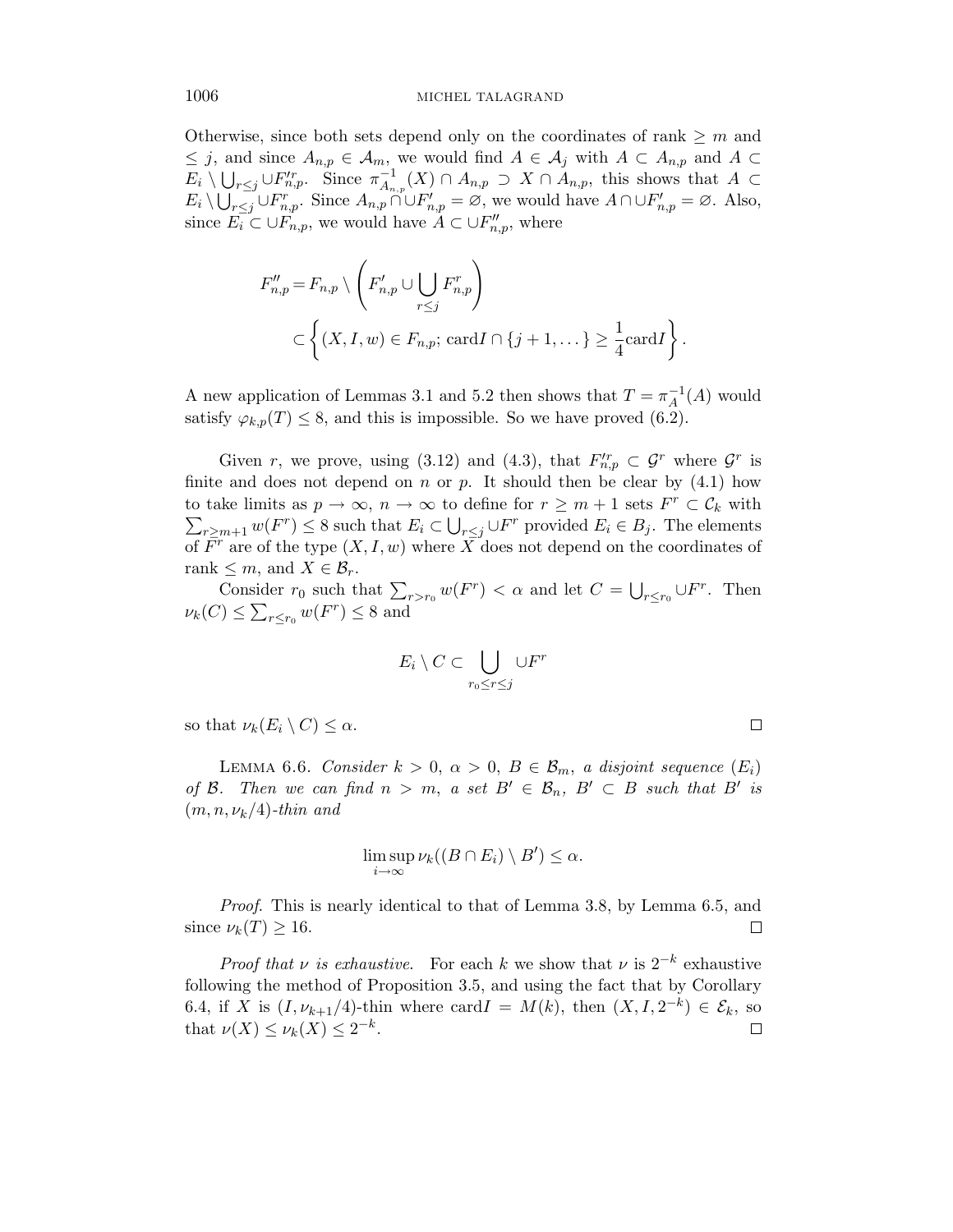## 7. Proofs of Theorems 1.2 to 1.4

The simple arguments we present here are essentially copied from the paper of Roberts [15], and are provided for the convenience of the reader.

To prove Theorem 1.4, we simply consider the space  $\mathcal{L}_0$  of real-valued functions, defined on the Cantor set, that are  $\beta$ -measurable, provided with the topology induced by the distance d such that

(7.1) 
$$
d(f,0) = \sup\{\varepsilon;\,\nu(\{|f| \geq \varepsilon\}) \geq \varepsilon\},\,
$$

where  $\nu$  is the submeasure of Theorem 1.1. We consider the  $\mathcal{L}_0$ -valued vector measure  $\theta$  given by  $\theta(A) = 1_A$ . Thus  $d(0, \theta(A)) = \nu(A)$ , which makes it obvious that  $\theta$  is exhaustive and does not have a control measure. Let us also note that d satisfies the nice formula

$$
d(f + g, 0) \le d(f, 0) + d(g, 0),
$$

as follows from the relation  $\{|f + g| \geq \varepsilon_1 + \varepsilon_2\} \subset \{|f| \geq \varepsilon_1\} \cup \{|g| \geq \varepsilon_2\}.$ 

We start the proof of Theorem 1.2 first observing that the submeasure v of Theorem 1.1 is strictly positive, i.e.,  $\nu(A) > 0$  if  $A \neq \emptyset$ . This follows from subadditivity and the fact that by construction we have  $\nu(A) = \nu(A')$  for  $A, A' \in \mathcal{A}_n$  and any n.

Since  $\nu$  is strictly positive we can define a distance d on  $\beta$  by

$$
d(A, B) = \nu(A \triangle B),
$$

where  $\Delta$  denotes the symmetric difference. It is simple to see that the completion  $\beta$  of  $\beta$  with respect to this distance is still a Boolean algebra, the operations being defined by continuity, and that  $\nu$  extends to  $\hat{\mathcal{B}}$  in a positive submeasure, still denoted by  $\nu$ . We claim that  $\nu$  is exhaustive. To see this, consider a disjoint sequence  $(E_n)$  in B. Consider  $\varepsilon > 0$ , and for each n find  $A_n$ in B with  $\nu(A_n \triangle E_n) \leq \varepsilon 2^{-n}$ . Let  $B_n = A_n \setminus (A_1 \cup \cdots \cup A_{n-1})$ , so that, since  $E_n = E_n \setminus (E_1 \cup \cdots \cup E_{n-1})$  we have

(7.2) 
$$
\nu(B_n \triangle E_n) \leq \sum_{m \leq n} \nu(E_m \triangle A_m) \leq \sum_{m \leq n} \varepsilon 2^{-m} \leq \varepsilon.
$$

Since the sequence  $(B_n)$  is disjoint in B, we have  $\lim_{n\to\infty} \nu(B_n) = 0$ , and by (7.2) we have  $\limsup_{n\to\infty}\nu(E_n)\leq\varepsilon$ . As  $\varepsilon$  is arbitrary, this proves the result.

Consider now a decreasing sequence  $(A_n)$  of  $B$ . The fundamental observation is that it is a Cauchy sequence for d. Otherwise, we could find  $\varepsilon > 0$  and numbers  $m(k) < n(k) \le m(k+1) < n(k+1) \cdots$  with  $\nu(A_{n(k)} \setminus A_{m(k)}) \ge \varepsilon$ , and this contradicts exhaustivity.

The limit of a decreasing sequence  $(A_n)$  in  $\hat{\mathcal{B}}$  is clearly the infimum of this sequence. This shows that  $\widehat{\mathcal{B}}$  is  $\sigma$ -complete and that  $\nu$  is continuous.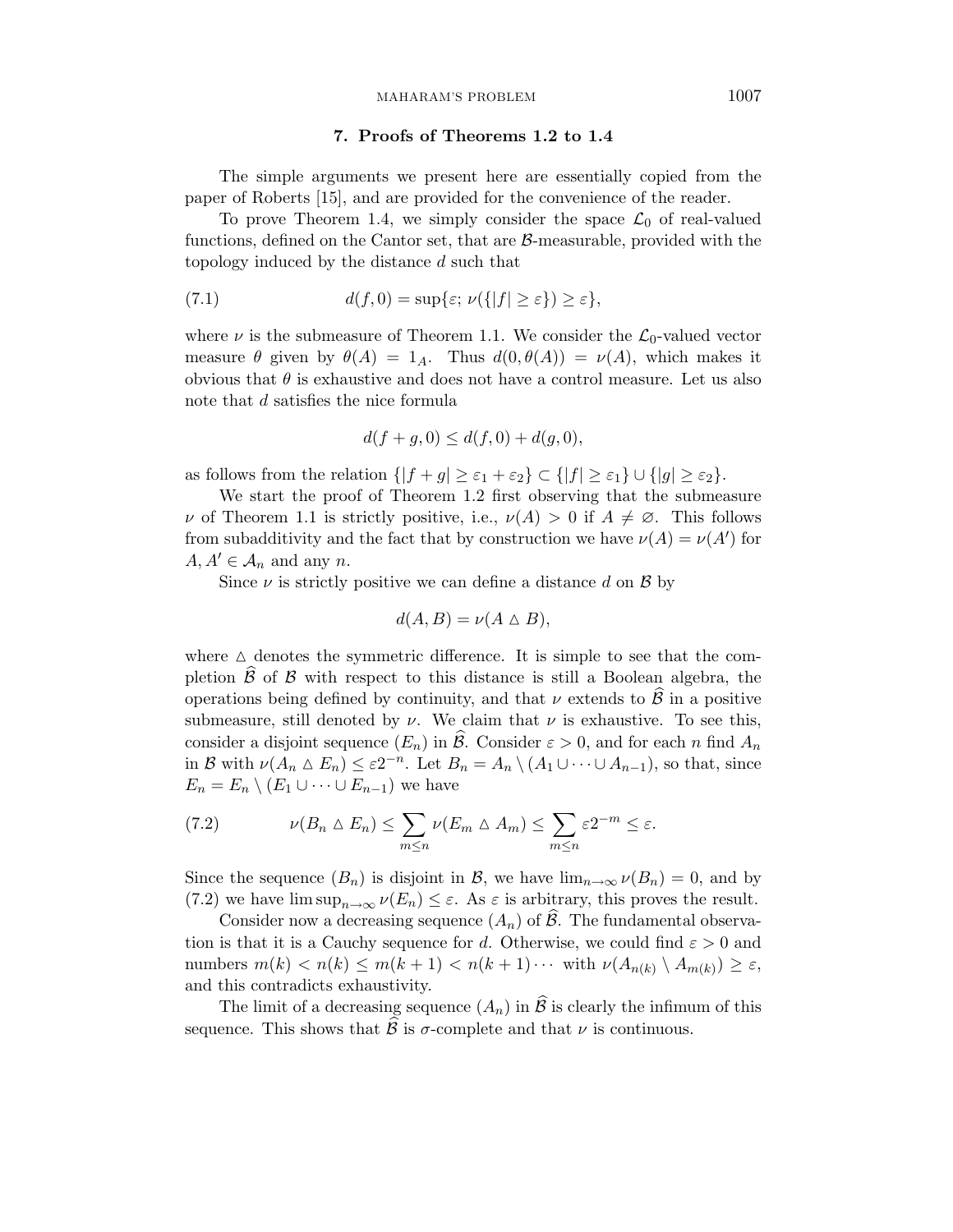It follows that  $\nu$  is countably subadditive, i.e.

(7.3) 
$$
\nu\left(\bigcup_{n\geq 1} A_n\right) \leq \sum_{n\geq 1} \nu(A_n).
$$

This is because for each m, if  $B_m = \bigcup_{n \geq 1} A_n \setminus \left(\bigcup_{1 \leq n \leq m} A_n\right)$  then

$$
\nu\left(\bigcup_{n\geq 1} A_n\right) \leq \nu\left(B_m \cup \bigcup_{1\leq n\leq m} A_n\right) \leq \nu(B_m) + \sum_{1\leq n\leq m} \nu(A_n)
$$

and  $\nu(B_m) \to 0$  since  $\nu$  is continuous. Now, the sequence  $(B_n)$  decreases because  $\bigcap_{m\geq 1} B_m = \mathbf{0}$  (the smallest element of  $\mathcal{B}$ ).

LEMMA 7.1. Consider  $A \in \mathcal{B}$ , and countable collections  $\mathcal{C}_n$ ,  $n \geq 1$  such that  $A \subset \cup \mathcal{C}_n$  for each n. Then for each  $\eta > 0$  there is  $A' \subset A$  with  $\nu(A \setminus A') \leq \eta$ such that for each n, A is covered by a finite subset of  $C_n$ .

*Proof.* Enumerate  $\mathcal{C}_n$  as  $(C_{n,m})_{m>1}$ . Since  $A \subset \cup \mathcal{C}_n$ , we have

$$
\bigcap_{k} \left( A \setminus \bigcup_{m \leq k} C_{n,m} \right) = \mathbf{0},
$$

so that by continuity of  $\nu$  there exists  $k(n)$  with  $\nu\left(A \setminus \bigcup_{m \leq k(n)} C_{n,k}\right) \leq \eta 2^{-n}$ . The set  $A' = \bigcap_n \bigcup_{m \leq k(n)} C_{n,k}$  is for each n covered by a finite subset of  $C_n$ and it satisfies  $\nu(A \setminus \overline{A}') \leq \eta$  by (7.3).  $\Box$ 

Consider a measure  $\mu$  on  $\widehat{\mathcal{B}}$ . Then  $\mu$  is not absolutely continuous with respect to  $\nu$  on  $\mathcal{B}$ , so that we can find  $\varepsilon > 0$  and for each n a set  $B_n \in \mathcal{B}$ with  $\nu(B_n) \leq 2^{-n}$  and  $\mu(B_n) \geq \varepsilon$ . Let  $A_n = \bigcup_{m \geq n} B_m$ . By (7.3) we have  $\nu(A_n) \leq \sum_{m\geq n} 2^{-m} \leq 2^{-n+1}$  so that if  $A = \bigcap_{n\geq 1} A_n$  we have  $\nu(A) = 0$ and thus  $A = 0$ . But by monotonicity we have  $\mu(A_n) \geq \varepsilon$ , so that  $\mu$  is not continuous.

On the other hand,  $\nu$  is not absolutely continuous with respect to  $\mu$  on B, so for some  $\varepsilon > 0$  and each n we can find  $B_n \in \mathcal{B}$  with  $\nu(B_n) \geq \varepsilon$  and  $\mu(B_n) \leq 2^{-n}$ . Let  $A_n = \bigcup_{m \geq n} B_m$  and  $A = \bigcap_{n \geq 1} A_n$ , so that  $\nu(A_n) \geq \varepsilon$  and  $\nu(A) \geq \varepsilon$  by continuity of  $\nu$ . We use Lemma 7.1 with  $\eta = \varepsilon/2$ ,  $C_n = \{B_m;$  $m \geq n$ ,  $A = \bigcap_{n \geq 1} A_n$ . Now,  $\nu(A') \geq \varepsilon/2$  since  $\nu(A) \geq \varepsilon$ , so that  $A' \neq \mathbf{0}$ . For each n, since  $\mu$  is subadditive, and since A' can be covered by a finite subset of  $C_n$  we have  $\mu(A') \leq \sum_{m \geq n} 2^{-m} = 2^{-n-1}$ . Thus  $\mu(A') = 0$ , and hence  $\mu$  is not positive. This concludes the proof of Theorem 1.2.

To prove Theorem 1.3, we first observe that  $\beta$  satisfies the countable chain condition, since  $\nu$  is positive and exhaustive. We prove that it also satisfies the weak distributive law. Given a sequence  $(\Pi_n)$  of partitions of  $\widehat{\mathcal{B}}$  and  $m \in \mathbb{N}^*$ , Lemma 7.1 produces a set  $C_m$  with  $\nu(C_m^c) \leq 2^{-m}$  such that  $C_m$  is finitely